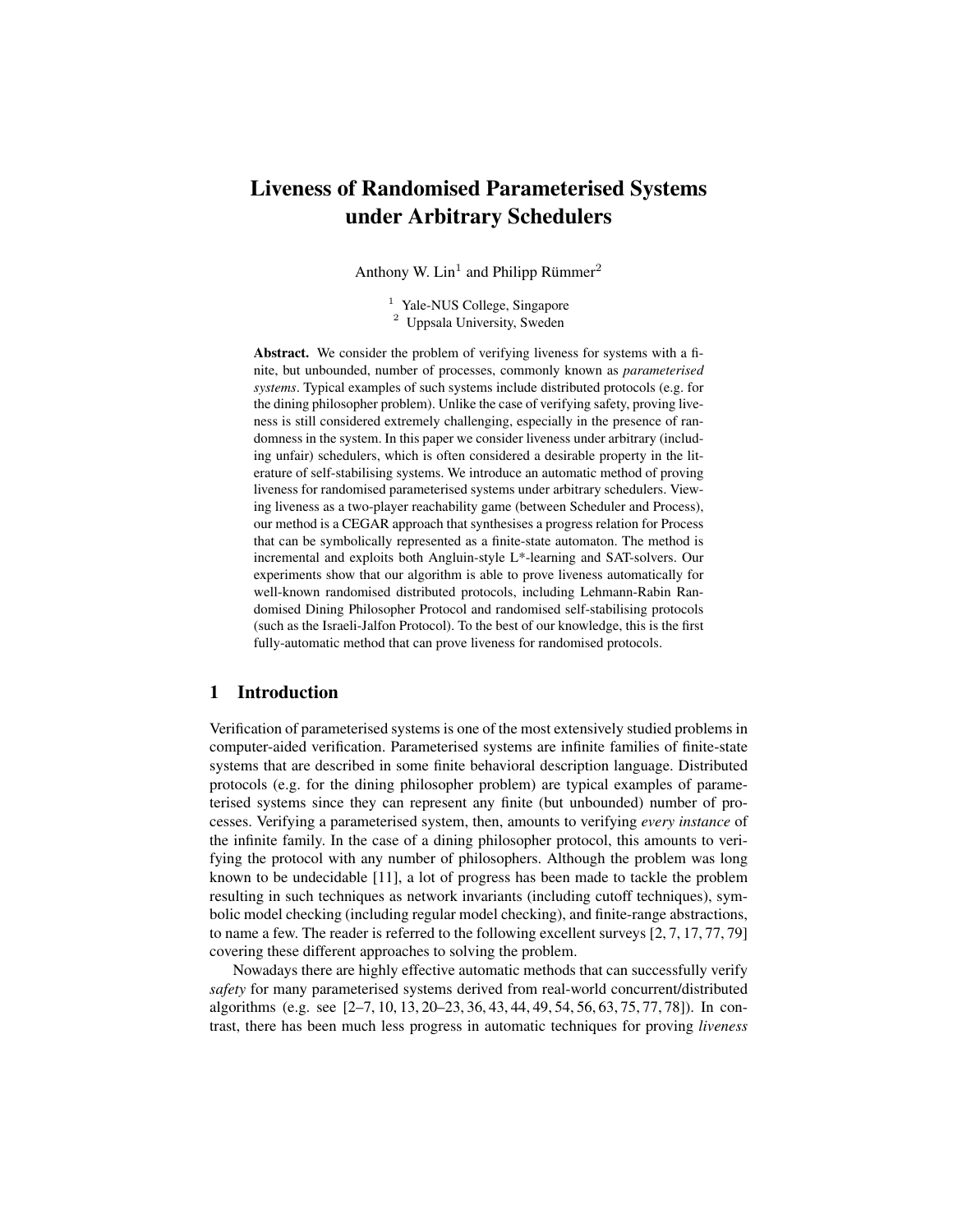for parameterised systems. In fact, this difficulty has also been widely observed (e.g. see [8, 48, 67, 77]). Proving liveness amounts to proving that, under a class of adversarial schedulers (a.k.a. *adversaries* or just *schedulers*), something "good" will eventually happen. The problem is known to be reducible to finding an infinite path satisfying a Büchi condition (e.g. see  $[7, 24, 65, 67, 72–74, 77]$ ). The latter problem (a.k.a. repeated reachability) in general requires reasoning about the transitive closure relations, which are generally observed to be rather difficult to compute automatically.

*Randomised parameterised systems* are infinite families of finite-state systems that allow both nondeterministic and probabilistic transitions (a.k.a. Markov Decision Processes [52]). This paper concerns the problem of verifying liveness for randomised parameterised systems, with an eye towards a fully-automatic verification algorithm for well-known *randomised distributed protocols* that commonly feature in finite-state probabilistic model checkers (e.g. PRISM [51]), but have so far resisted fully-automatic parameterised verification. Such protocols include Lehmann-Rabin's Randomised Dining Philosopher Protocol [55] and randomised self-stabilising protocols (e.g. Israeli-Jalfon's Protocol [47] and Herman's Protocol [46]), to name a few. Randomised protocols generalise deterministic protocols by allowing each process to make probabilistic transitions, i.e., not just a transition with probability 1. Randomisation is well-known to be useful in the design of distributed protocols, e.g., to break symmetry and simplifies distributed algorithms (e.g. see [39, 58]). Despite the benefits of randomisation in protocol design, the use of randomisation makes proving liveness substantially more challenging (e.g. see [58, 59, 69]). Proving liveness for probabilistic distributed protocols amounts to proving that, under a class of adversaries, something "good" will eventually happen *with probability 1* (e.g. see [12, 29, 35, 52, 53, 58, 76]). Unlike the case of deterministic protocols, proving liveness for probabilistic protocols requires reasoning about *games* between an adversary and a stochastic process player (a.k.a.  $1\frac{1}{2}$ -player game), which makes the problem computationally more difficult even in the finite-state case (e.g. see [53]). To the best of our knowledge, there is presently no fullyautomatic technique which can prove liveness for such randomised distributed protocols as Lehmann-Rabin's Randomised Distributed Protocols [55], and self-stabilising randomised protocols including Israeli-Jalfon's Protocol [47] and Herman's Protocol [46].

Contribution: The main contribution of the paper is a fully-automatic method for proving liveness over randomised parameterised systems over various network topologies (e.g. lines, rings, stars, and cliques) under arbitrary (including unfair) schedulers. Liveness under arbitrary schedulers is a desirable property in the literature of self-stabilising algorithms since an unfair scheduler (a.k.a. daemon) enables a *worst-case* analysis of an algorithm and covers the situation when some process is "frozen" due to conditions that are external to the process (e.g. see [14, 33, 41, 50]). There are numerous examples of self-stabilising protocols that satisfy liveness even under unfair schedulers (e.g. see [14, 31, 39, 47, 50]). Similar examples are also available in the literature of mutual exclusion protocols (e.g. [34, 70]), and consensus/broadcast protocols (e.g. [25, 39]). Our algorithm can successfully verify liveness under arbitrary schedulers for a fragment of FireWire's symmetry breaking protocol [35, 60], Israeli-Jalfon's Protocol [47], Herman's Protocol [46] considered over a linear array, and Lehmann-Rabin Dining Philosopher Protocol [34, 55].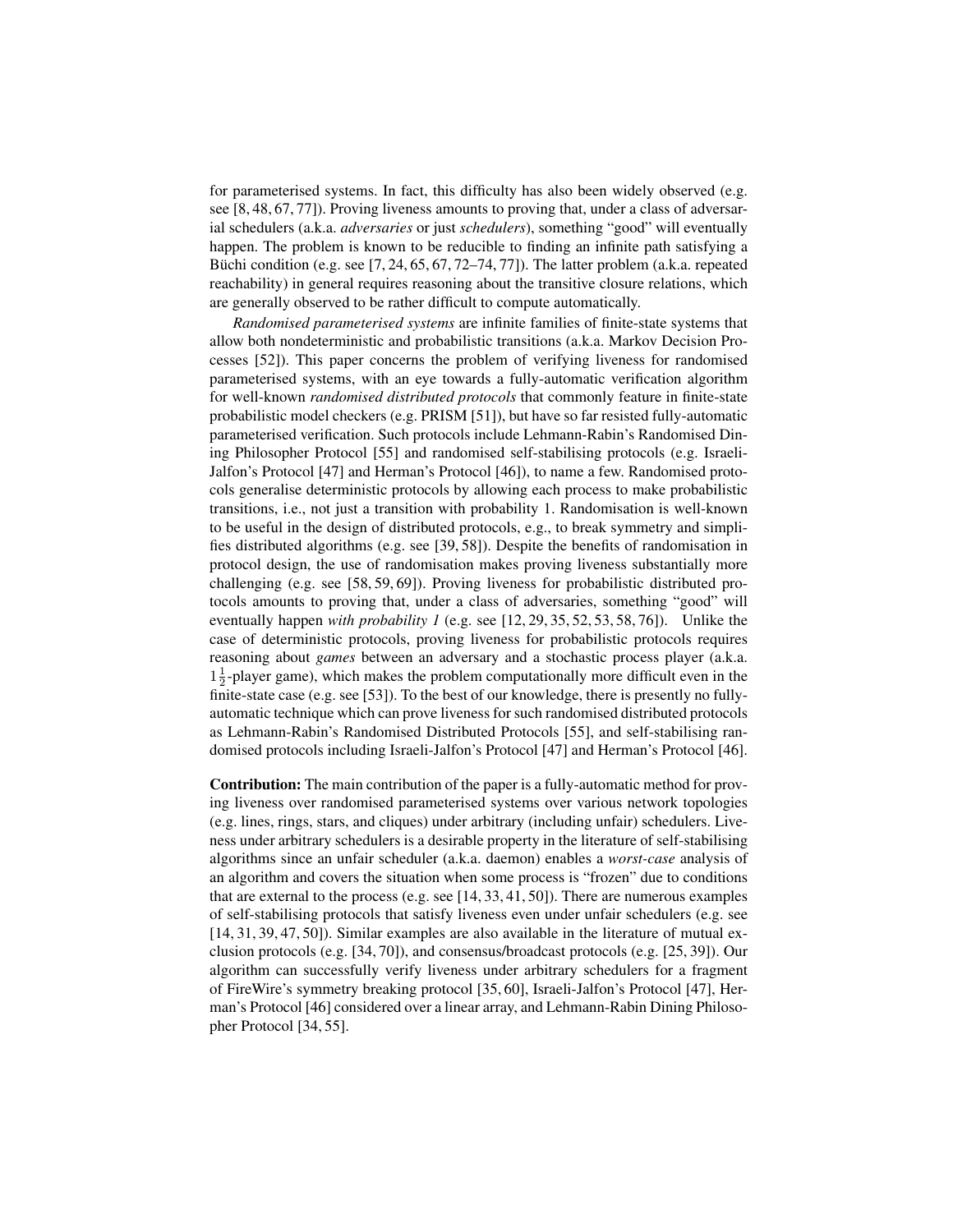It is well-known that for proving liveness for a finite-state Markov Decision Process (MDP) only the topology of the system matters, not the actual probability values (e.g. see [29, 30, 45, 76]). Hence, the same is true for randomised parameterised systems since each instance is a finite MDP. In this paper, we follow this approach and view the problem of proving liveness under arbitrary schedulers as a 2-player reachability game between Scheduler (Player 1) and Process (Player 2) over non-stochastic parameterised systems, obtained by simply ignoring the actual probability values of transitions with non-zero probabilities (transitions with zero probability are removed). This simple reduction allows us to adopt any symbolic representation of non-stochastic parameterised systems. In this paper, we represent parameterised systems as finite-state letter-to-letter transducers, as is standard in *regular model checking* [2, 7, 23, 65, 77]. In this framework, configurations of parameterised systems are represented as words over a finite alphabet  $\Sigma$  (usually encoding a finite set of control states for each local process). Many distributed protocols that arise in practice can be naturally modelled as transducers.

To automatically verify liveness of parameterised systems in this representation, we develop a counterexample-guided method for synthesising Player 2 strategies. The core step of the approach is the computation of *well-founded relations* guiding Player 2 towards winning configurations (and the system towards "good" states). In the spirit of regular model checking, such well-founded relations are represented as letter-to-letter transducers; however, unlike most regular model checking algorithms, we use learning and SAT-based methods to compute the relations, in line with some of the recent research on the application of learning for program analysis (e.g. [40, 62–64]). This gives rise to a counterexample-guided algorithm for computing winning strategies for Player 2. We then introduce a number of refinements of the base method, which turn out to be essential for analysing challenging systems like the Lehmann-Rabin protocol: strategies for Player 2 can be constructed *incrementally,* reducing the size of automata that have to be considered in each inference step; symmetries of games (e.g., rotation symmetry in case of protocols with ring topology) can be exploited for acceleration; and inductive over-approximations of the set of reachable configurations can be precomputed with the help of learning. To the best of our knowledge, the last refinement also represents the first successful application of Angluin's  $L^*$ -algorithm [9] for learning DFAs representing inductive invariants in the regular model checking context.

We have implemented our method as a proof of concept. Besides the four aforementioned probabilistic protocols that we have successfully verified against liveness (under all schedulers), we also show that our tool is competitive with existing tools (e.g.  $[8, 65]$ ) for proving liveness for deterministic parameterised systems (Szymanski's mutual exclusion protocol [70], Left-Right Dining Philosopher Protocol [58], Lamport's Bakery Algorithm [15, 39], and Resource-Allocator Protocol [32]). Finally, we report that our tool can also automatically solve classic examples from combinatorial game theory on infinite graphs (take-away game and Nim [38]). To the best of our knowledge, our tool is the first verification tool that can automatically solve these games.

Related Work: There are currently only a handful of fully-automatic techniques for proving liveness for randomised parameterised systems. We mention the works [27, 35, 61] on proving almost-sure termination of sequential probabilistic programs. Strictly speaking, these works are not directly comparable to our work since their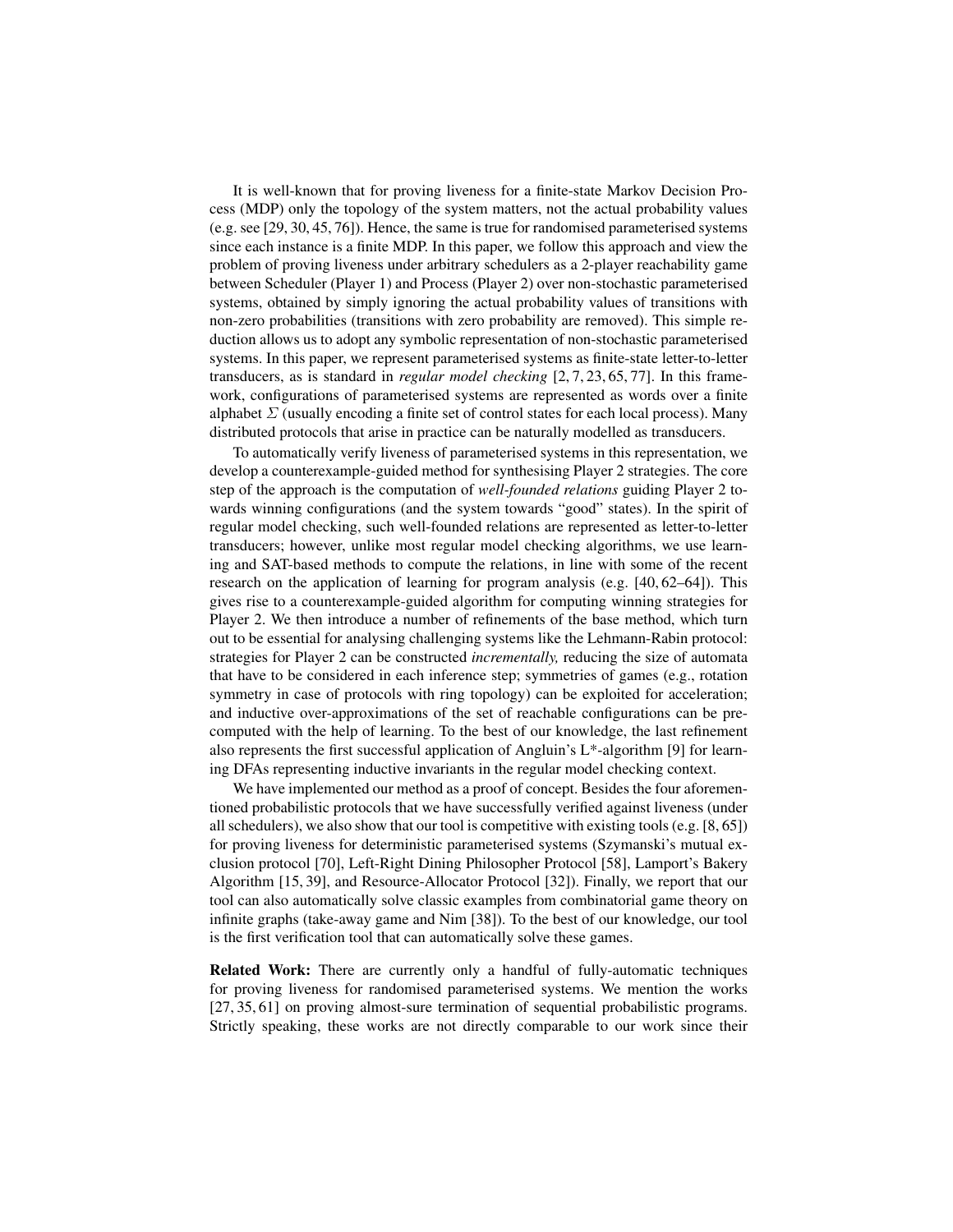tools/techniques handle only programs with variables over integer/real domains, and cannot naturally model the protocol examples over line/ring topology that we consider in this paper. Based on the work of Arons *et al.* [12], the approach of Esparza *et al.* [35] aims to guess a terminating pattern by constructing a nondeterministic program from a given probabilistic program and a terminating pattern candidate. This allows them to exploit model checkers and termination provers for nondeterministic programs. The approach is sound and complete for "weakly-finite" programs, which include parameterised programs, i.e., programs with parameters that can be initialised to arbitrary large values, but are finite-state for every valuation of the parameters. The approach of [27] is a constraint-based method to synthesise ranking functions for probabilistic programs based on martingales and may be able to prove almost sure termination for probabilistic programs that are not weakly finite. Monniaux [61] proposed a method for proving almost sure termination for probabilistic programs using abstract interpretation, though without tool support.

As previously mentioned, there is a lot of work on liveness for non-probabilistic parameterised systems (e.g. see [8, 24, 37, 65, 67, 68, 72–74]). We assess our technique in this context by using several typical benchmarking examples that satisfy liveness (more precisely, deadlock-freedom) under arbitrary schedulers including Szymanski's Protocol, Bakery Protocol, and Deterministic Dining Philosopher with Left-Right Strategy.

Two-player reachability games on automatic graphs (i.e. regular model checking with non-length preserving transducers) have been considered by Neider [62], who proposed an L\*-based learning algorithm for constructing the set of winning regions enriched with "distance" information, which is a number that can be represented in binary or unary. [Embedding distance information in a reachability set was first done in regular model checking by Vardhan *et al.* [75]] Augmenting winning regions or reachability sets with distance information, however, often makes regular sets no longer regular [63]. In this paper, we do not consider non-length preserving transducers and our algorithm is based on constructing progress relations for Player 2. In particular, part of our algorithm employs an  $L^*$ -based algorithm for synthesising an inductive invariant which, however, differs from [62, 75] since membership tests (i.e. reachability of a single configuration) are decidable. Recently Neider and Topcu [64] proposed a learning algorithm for solving safety games over rational graphs (an extension of automatic graphs), which are *dual* to reachability games.

## 2 Preliminaries

**General notations:** For any two given real numbers  $i \leq j$ , we use a standard notation (with an extra subscript) to denote real intervals, e.g.,  $[i, j]_{\mathbb{R}} = \{k \in \mathbb{R} : i \le k \le j\}$ and  $(i, j]$  { $k \in \mathbb{R} : i < k \leq j$ }. We will denote intervals over integers by removing the subscript, e.g.,  $[i, j] := [i, j]_{\mathbb{R}} \cap \mathbb{Z}$ . Given a set S, we use S<sup>\*</sup> to denote the set of all finite sequences of elements from  $S$ . The set  $S^*$  always includes the empty sequence which we denote by  $\epsilon$ . Given two sets of words  $S_1, S_2$ , we use  $S_1 \cdot S_2$  to denote the set  $\{v \cdot w : v \in S_1, w \in S_2\}$  of words formed by concatenating words from  $S_1$  with words from  $S_2$ . Given two relations  $R_1, R_2 \subseteq S \times S$ , we define their composition as  $R_1 \circ R_2 = \{(s_1, s_3) : (\exists s_2)((s_1, s_2) \in R_1 \land (s_2, s_3) \in R_2)\}.$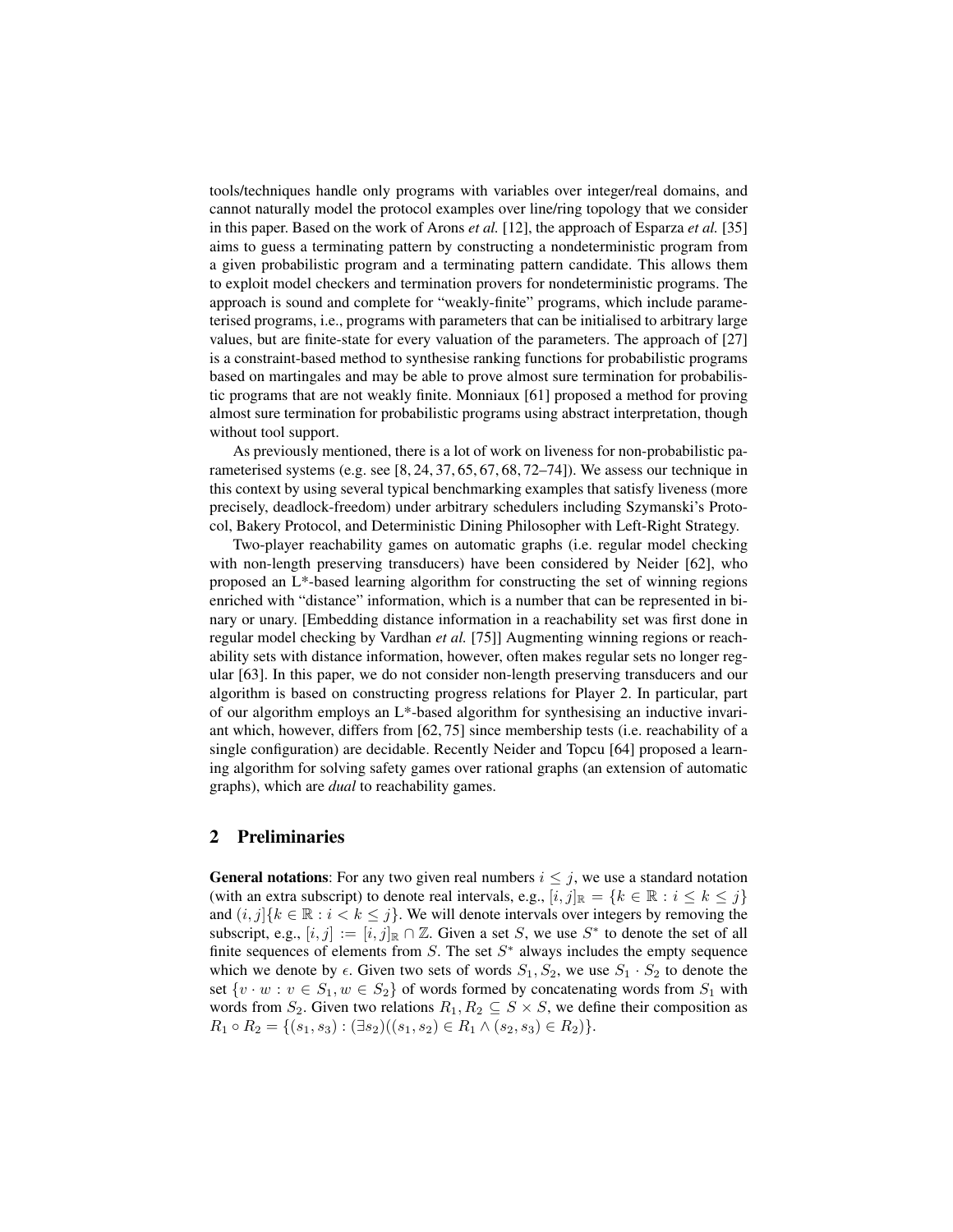Transition systems: Let ACT be a finite set of *action symbols*. A *transition system* over ACT is a tuple  $\mathfrak{S} = \langle S; \{\rightarrow_a\}_{a \in \text{ACT}}, \{U_b\}_{b \in \text{AP}}\rangle$ , where S is a set of *configurations*,  $\rightarrow_a \subseteq S \times S$  is a binary relation over S, and  $U_b \subseteq S$  is a unary relation on S. In the sequel, we will often consider transition systems where  $AP = \emptyset$  and  $|ACT| = 1$ , in which case  $\langle S; {\{\rightarrow_a\}}_{a \in ACT}, \{U_b\}_{b \in AP}$  will be denoted as  $\langle S; \rightarrow \rangle$ . If  $|ACT| > 1$ , we use  $\rightarrow$  to denote the relation  $(\bigcup_{a \in \text{ACT}} \rightarrow_a)$ . The notation  $\rightarrow^+$  (resp.  $\rightarrow^*$ ) is used to denote the transitive (resp. transitive-reflexive) closure of  $\rightarrow$ . We say that a sequence  $s_1 \to \cdots \to s_n$  is a *path* (or *run*) in G (or in  $\to$ ). Given two paths  $\pi_1 : s_1 \to^* s_2$  and  $\pi_2$ :  $s_2 \rightarrow^* s_3$  in  $\rightarrow$ , we may concatenate them to obtain  $\pi_1 \odot \pi_2$  (by gluing together s<sub>2</sub>). We call  $\pi_1$  a *prefix* of  $\pi_1 \odot \pi_2$ . For each  $S' \subseteq S$ , we use the notations  $pre_{\rightarrow}(S')$ and  $post_{\rightarrow}(S')$  to denote the pre/post image of S' under  $\rightarrow$ . That is,  $pre_{\rightarrow}(S') := \{p \in S\}$  $S: \exists q \in S'(p \rightarrow q) \}$  and  $post_{\rightarrow}(S') := \{ q \in S : \exists p \in S'(p \rightarrow q) \}.$ 

Words and automata: We assume basic familiarity with word automata. Fix a finite alphabet  $\Sigma$ . For each finite word  $w = w_1 \dots w_n \in \Sigma^*$ , we write  $w[i, j]$ , where  $1 \le i \le n$  $j \leq n$ , to denote the segment  $w_i \dots w_j$ . Given an automaton  $\mathcal{A} = (\Sigma, Q, \delta, q_0, F)$ , a run of A on w is a function  $\rho : \{0, \ldots, n\} \to Q$  with  $\rho(0) = q_0$  that obeys the transition relation  $\delta$ . We may also denote the run  $\rho$  by the word  $\rho(0) \cdots \rho(n)$  over the alphabet Q. The run  $\rho$  is said to be *accepting* if  $\rho(n) \in F$ , in which case we say that the word w is *accepted* by A. The language  $L(A)$  of A is the set of words in  $\Sigma^*$  accepted by A.

Reachability games: We recall some basic concepts on 2-player reachability games (e.g. see [42, Chapter 2] on games with 1-accepting conditions). An *arena* is a transition system  $\mathfrak{S} = \langle S; \rightarrow_1, \rightarrow_2 \rangle$ , where S (i.e. the set of "game configurations") is partitioned into two disjoint sets  $V_1$  and  $V_2$  such that  $pre_{\rightarrow_i}(S) \subseteq V_i$  for each  $i = 1, 2$ . The transition relation  $\rightarrow_i$  denotes the actions of Player i. Similarly, for each  $i = 1, 2$ , the configurations  $V_i$  are controlled by Player i. In the sequel, Player 1 will also be called "Scheduler", and Player 2 "Process". Given a set  $I_0 \subseteq S$  of initial states and a set  $F \subseteq S$  of final (a.k.a. target) states, the goal of Player 2 is to reach F from  $I_0$ , while the goal of Player 1 is to avoid it. More formally, a *strategy* for Player i is a partial function  $f: S^*V_i \to S$  such that, for each  $v \in S^*$  and  $p \in V_i$ , if  $vp$  is a path in  $\mathfrak S$ and that p is not a dead end (i.e.  $p \rightarrow_i q$  for some q), then  $f(vp)$  is defined in such a way that  $p \rightarrow_i f(vp)$ . Given a strategy  $f_i$  for Player  $i = 1, 2$  and an initial state  $s_0 \in S$ , we can define a unique (finite or infinite) path in  $\mathfrak{S} \pi : s_0 \to_{j_1} s_1 \to_{j_2} \cdots$ such that  $s_{j_{k+1}} = f_i(s_0s_1 \dots s_{j_k})$  where  $i \in \{1,2\}$  is the (unique) number such that  $s_{j_k} \in V_i$ . Player 2 *wins* iff some state in F appears in  $\pi$ , or if the path is finite and the last configuration belongs to Player 1. Player 1 *wins* iff Player 2 does not win (i.e. *loses*). A strategy f for Player i is *winning* from  $I_0$ , for each strategy g for Player  $i + 1$ (mod 2), the unique path in G from each  $s_0 \text{ }\in I_0$  witnesses a win for Player i. Such games (a.k.a. *reachability games*) are *determined* (e.g. see [42, Proposition 2.21]), i.e., either Player 1 has a winning strategy or Player 2 has a winning strategy.

Convention 1 *For simplicity's sake, we make the following assumptions on our reachability games. They suffice for the purpose of proving liveness for parameterised systems. The techniques can be easily adapted when these assumptions are lifted.*

(A0) *Arenas are strictly alternating, i.e., a move made by a player does not take the* game back to her configuration (i.e.  $post_{\rightarrow i}(S) \cap A_i = \emptyset$ , for each  $i \in \{1,2\}$ ).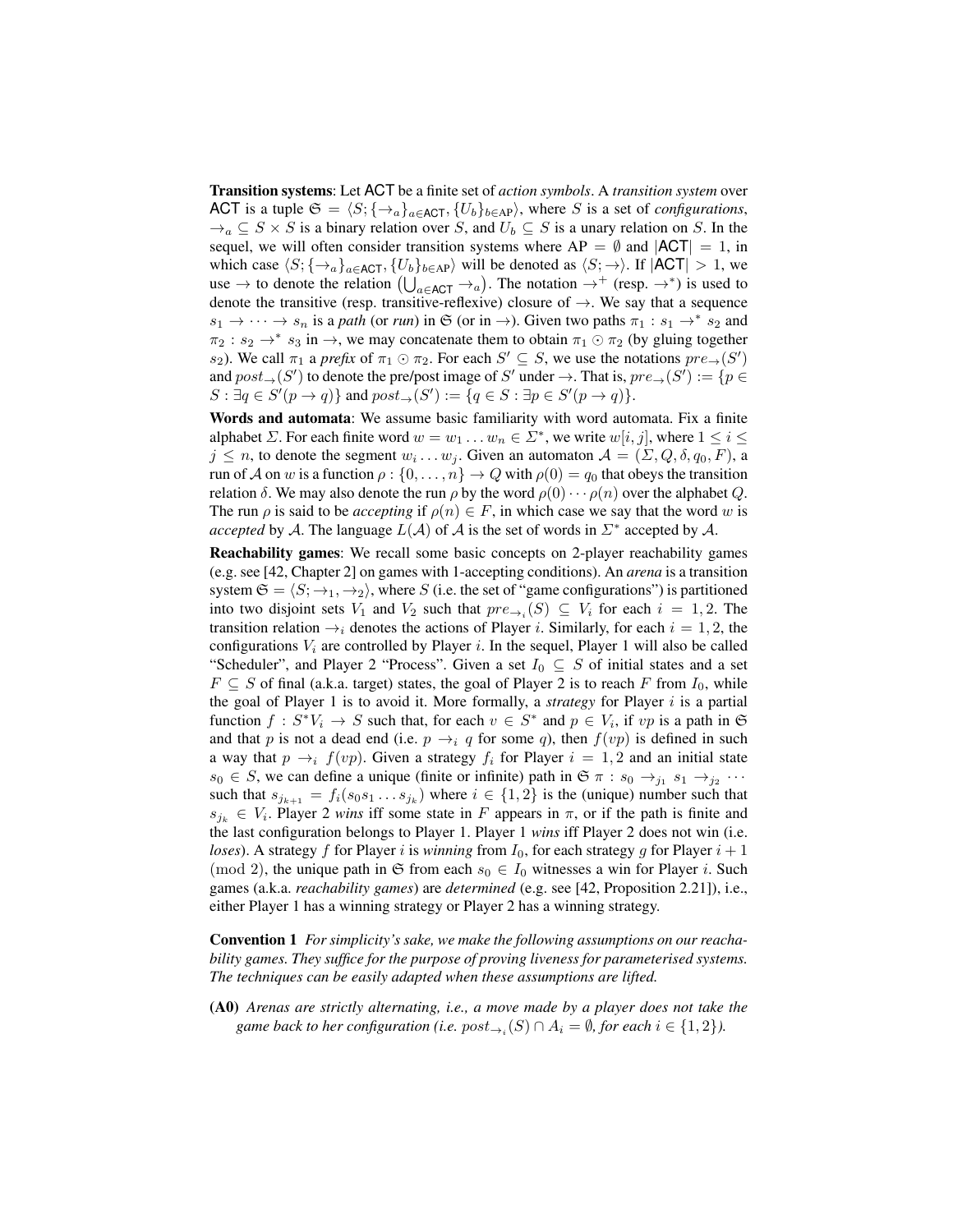(A1) *Initial and final configurations belong to Player 1, i.e.,*  $I_0, F \subseteq V_1$ .

(A2) *Non-final configurations are no dead ends, i.e.,*  $\forall x \in S \setminus F$ ,  $\exists y : x \rightarrow_1 y \lor x \rightarrow_2 y$ .

# 3 The formal framework

Parameterised systems are an infinite family  $\mathcal{F} = \{\mathfrak{S}_i\}_{i \in \mathbb{N}}$  of finite-state transition systems. Similarly, *randomised parameterised systems* are an infinite family  $\mathcal{F} = \{\mathfrak{S}_i\}_{i\in\mathbb{N}}$ of *Markov Decision Processes* [52], which are finite-state transition systems  $\mathfrak{S}$  =  $\langle S; \rightarrow_1, \rightarrow_2 \rangle$  that have both "nondeterministic" transitions  $\rightarrow_1$  and "probabilistic" transitions  $\rightarrow_2$ .

We first informally illustrate the concept of randomised parameterised systems by means of Israeli-Jalfon Randomised Self-Stabilising Protocol [47] (also see [66]). The protocol has a ring topology and each process either holds a to-

ken (denoted by  $\top$ ) or does not hold a token (denoted by  $\bot$ ). At any given step, the Scheduler chooses a process  $P$  that holds a token. The process  $P$  can then pass the token to its left or right neighbour each with probability 0.5. In doing so, two tokens that are held by



a process are merged into one token (held by the same process). It can be proven that under arbitrary schedulers, starting from any configuration with *at least* one token, the protocol will converge to a configuration with *exactly* one token with probability 1. This is an example of liveness under arbitrary schedulers.

It is well-known that the liveness problem for finite MDPs  $\mathfrak S$  depends on the topology of the graph  $\mathfrak{S}$ , not on the actual probability values in  $\mathfrak{S}$  (e.g. [29, 30, 45, 76]). In fact, this result easily transfers to randomised parameterised systems since *every* instance in the infinite family is a finite MDP. Following this approach, we may view the problem of proving (almost-sure) liveness for randomised parameterised systems under arbitrary schedulers as a 2-player reachability game between Scheduler (Player 1 with moves  $\rightarrow_1$ ) and Process (Player 2 with moves  $\rightarrow_2$ ) over the arena  $\mathfrak{S} = \langle S; \rightarrow_1, \rightarrow_2 \rangle$ obtained by simply *ignoring* the actual probability values of transitions in  $\rightarrow$ <sub>2</sub> (with non-zero probabilities). This simple reduction allows us to view randomised parameterised systems as an *infinite family of finite arenas* and adopt standard symbolic representations of non-stochastic parameterised systems (many of which are known). Our formal framework uses the standard symbolic representation using letter-to-letter transducers. To simplify our presentation, *we will directly define liveness for randomised parameterised systems in terms of non-stochastic two player games and relegate this standard reduction in the full version for interested readers.*

#### 3.1 Liveness as games

Given a randomised parameterised system  $\mathcal{F} = \{\mathfrak{S}_i\}_{i\in\mathbb{N}}$ , a set  $I_0 \subseteq V_1$  of initial states, and a set  $F \subseteq V_1$  of final states, we say that a randomised parameterised system *satisfies liveness under arbitrary schedulers with probability 1 (a.k.a. almost surely terminates)* if from *each* configuration  $s_0 \in post_{\rightarrow *}(I_0)$ , Player 2 has a winning strategy reaching  $F$  in  $F$  (viewed as an arena). The justification of this definition is in the full version.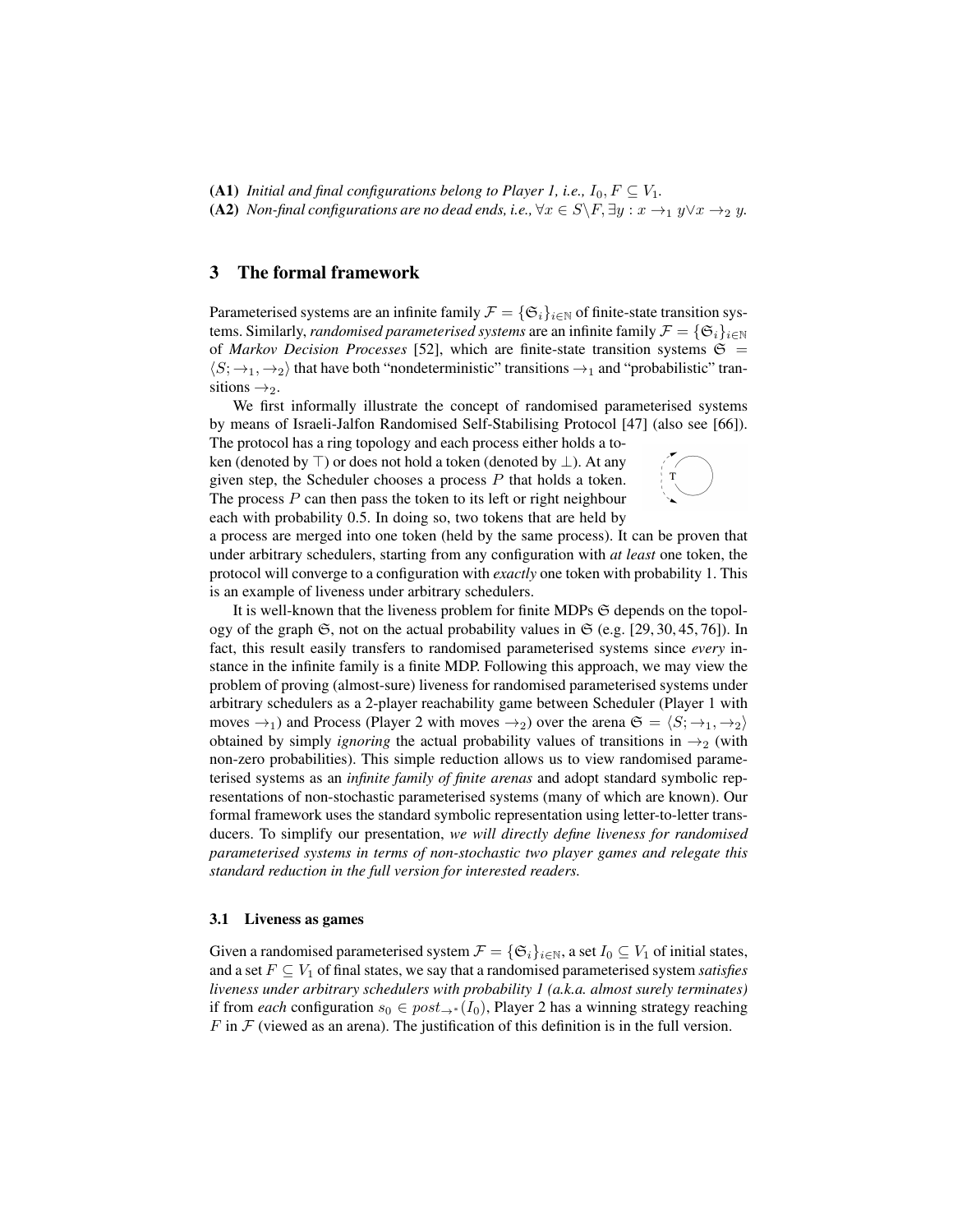#### 3.2 Representing infinite arenas

Our formal framework uses the standard symbolic representation of parameterised systems from regular model checking [7, 23, 65, 77], i.e., transducers. Many distributed protocols that arise in practice can be naturally modelled as transducers. *Transducers* are *letter-to-letter automata* that accept k-ary relations over words (cf. [19]). In this paper, we are only interested in binary *length-preserving relations* [7], i.e., a relation  $R \subseteq \Sigma^* \times \Sigma^*$  such that each  $(v, w) \in R$  implies that  $|v| = |w|$ . For this reason, we will only define length-preserving transducers and only for the binary case. Given two words  $w = w_1 \dots w_n$  and  $w' = w'_1 \dots w'_n$  over the alphabet  $\Sigma$ , we define a word  $w \otimes w'$  over the alphabet  $\Sigma \times \Sigma$  as  $(w_1, w'_1) \cdots (w_n, w'_n)$ . A letter-to-letter transducer is simply an automaton over  $\Sigma \times \Sigma$ , and a binary relation R over  $\Sigma^*$  is *regular* if the set  $\{w \otimes w' : (w, w') \in R\}$  is accepted by a letter-to-letter automaton R. Notice that the resulting relation  $R$  only relate words that are of the same length. In the sequel, to avoid notational clutter, we will use  $R$  to mean both a transducer and the binary relation that it recognises.

**Definition 1** (Automatic systems). *A system*  $\mathfrak{S} = \langle S; \{\rightarrow_a\}_{a \in \text{ACT}}, \{U_b\}_{b \in AP} \rangle$  *is said to be automatic if* S and  $U_b$  (for each  $b \in AP$ ) are regular sets over some non-empty *finite alphabet*  $\Sigma$ , and each relation  $\rightarrow$ <sub>a</sub> (for each  $a \in$  **ACT**) is given by a transducer *over* Σ*.*

We warn the reader that the most general notion of automatic transition systems [19], which allow non-length preserving transducers, are not needed in this paper. When the meaning is understood, we shall confuse the notation  $\rightarrow_a$  for the transition relation of S and the transducer that recognises it.

*Example 1. We shall now model Israeli-Jalfon Protocol as an automatic transition system*  $\mathfrak{S} = \langle S; \rightarrow_1, \rightarrow_2 \rangle$ *, where Scheduler's actions are labeled by 1 and Process's actions are labeled by 2. In general, configurations of Israeli-Jalfon protocol are circular structures, but they can easily be turned into a word over a certain finite alphabet by linearising them. More precisely, the domain* S *of* S *is the set of words over*  $\Sigma = {\{\perp, \top, \hat{\top}\}}$  *of the form*  $(\bot + \top)^* \top (\bot + \top)^*$ , *or*  $(\bot + \top)^* \hat{\top} (\bot + \top)^*$ .

*For example, the configuration*  $\top \bot \top \bot$  *denotes the configuration where the 1st and the 3rd (resp. 2nd and 4th) processes are (resp. are not) holding a token. The letter*  $\bar{\tau}$  *is used to denote that Scheduler chooses a specific process that holds a token. Note that the intersection of languages generated by these two regular expressions is empty.* The transition relation  $\rightarrow_1$  is given by the regular expression  $I^*(\tilde{\top}, \hat{\tau})I^*$  where  $I :=$  $\{(\top, \top), (\bot, \bot)\}\.$  The transition relation  $\top_2$  is given by a union of the following regular *expressions:*

| $-I^*(\hat{\top},\bot)((\bot,\top)+(\top,\top))I^*$         | $-((\bot,\top) + (\top,\top))I^*(\hat{\top},\bot)$ |
|-------------------------------------------------------------|----------------------------------------------------|
| $-I^*\left((\bot,\top)+(\top,\top)\right)(\hat{T},\bot)I^*$ | $ (T, \perp)I^*((\perp, \top) + (\top, \top))$     |

*Note that the right column represents transitions that handle the circular case. Also, note that if*  $I_0 = (\bot + \top)^* \top (\bot + \top)^*$  *and*  $F = \bot^* \top \bot^*$ *, Player 2 can always win the game from any reachable configuration (note: post*<sub>→∗</sub> ( $I_0$ ) =  $I_0$ ) by simply minimising *the distance between the leftmost token and the rightmost token in the configuration.*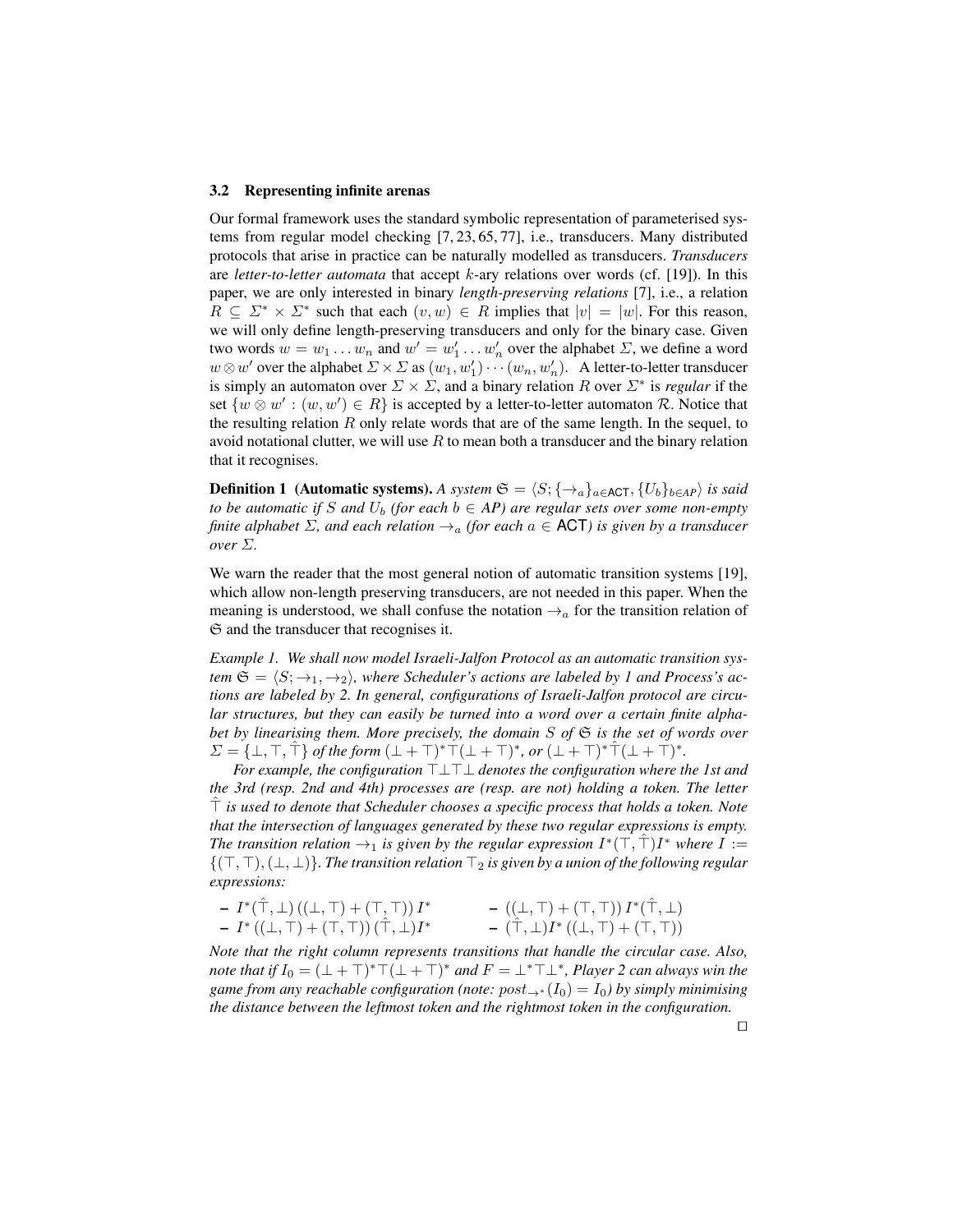#### 3.3 Algorithm for liveness (an overview)

Our discussion thus far has led to a reformulation of liveness for probabilistic parameterised systems as the following decision problem: given an automatic arena  $\mathfrak{S} = \langle S; \rightarrow_1, \rightarrow_2 \rangle$ , a regular set  $I_0 \subseteq S$  of initial configurations, and a regular set F of final configurations, decide if Player 2 can force the game to reach F in  $\mathfrak S$  starting from each configuration in  $post_{\rightarrow *}(I_0)$ . In the sequel, we will call  $\langle \mathfrak{S}, I_0, F \rangle$  a *game instance*. Note that the aformentioned problem is undecidable even when  $\rightarrow_2$  is restricted to identity relations, which amounts to the undecidable problem of safety [7]. We will show now that decidability can be retained if "advice bits" are provided in the input.

*Advice bits* are a pair  $\langle A, \prec \rangle$ , where  $A \subseteq S$  is a set of game configurations and  $\prec$   $\subseteq$   $S \times S$  is a binary relation over the game configurations. Intuitively, A is an inductive invariant, whereas  $\prec$  is a well-founded relation that guides Player 2 to win. More precisely, the advice bits  $\langle A, \prec \rangle$  are said to *conform* to the game instance  $\langle \mathfrak{S}, I_0, F \rangle$  if:

(L1)  $I_0 \subseteq A$ , (L2) A is  $\rightarrow$ -inductive, i.e.,  $\forall x, y : x \in A \land (x \rightarrow y) \Rightarrow y \in A$ , (**L3**)  $\prec$  is a *strict preorder*<sup>3</sup> on *S*, (L4) Player 2 can progress from A by following  $\prec$ :

$$
\forall x \in A \setminus F, y \in S \setminus F : ((x \to_1 y) \Rightarrow (\exists z \in A : (y \to_2 z) \land x \succ z)).
$$

Conditions (L1) and (L2) ensure that  $post_{\rightarrow*}(I_0) \subseteq A$ , while conditions (L3)–(L4) ensure that Player 2 has a winning strategy from each configuration in  $post_{\rightarrow*}(I_0)$ . Note that (L3) implies well-foundedness of  $\prec$ , provided that  $\prec$  only relates words of the same length (which is always sufficient for advice bits, and will later follow from the use of length-preserving transducers to represent  $\prec$ ).

**Theorem 1.** Let  $\mathfrak{S} = \langle S; \rightarrow_1, \rightarrow_2 \rangle$  be a  $\rightarrow^*$ -image-finite arena, i.e.,  $post_{\rightarrow^*}(s)$  is *finite, for each*  $s \in S$ *. Given a set*  $I_0 \subseteq V_1$  *of initial configurations, and a set*  $F \subseteq V_1$ *of final configurations, the following are equivalent:*

- *1. Player 2 has a winning strategy reaching* F *in* S *starting from each configuration in* post<sub>→</sub>∗  $(I_0) \cap V_1$ .
- *2. There exist advice bits*  $\langle A, \prec \rangle$  *conforming to the input*  $\langle \mathfrak{S}, I_0, F \rangle$ *.*

Advice bits  $\langle A, \prec \rangle$  are said to be *regular* if A (resp.  $\prec$ ) is given as a regular set (resp. relation). With the help of regular advice bits, the problem of deciding a winning strategy for Player 2 becomes decidable:

**Lemma 1.** *Given an automatic arena*  $\mathfrak{S} = \langle S; \rightarrow_1, \rightarrow_2 \rangle$ *, a regular set*  $I_0 \subseteq S$  *of initial configurations, a regular set* F *of final configurations, and regular advice bits*  $T =$  $\langle A, \prec \rangle$ *, we can effectively decide whether* T *conforms to the game instance*  $\langle \mathfrak{S}, I_0, F \rangle$ *.* 

<sup>3</sup> A binary relation ≺ on a set A is said to be a *strict preorder* if it is irreflexive (i.e. for each  $s \in A$ ,  $s \nless s$ ) and transitive (for each  $s, s', s'' \in A$ ,  $s \prec s'$  and  $s' \prec s''$  implies that  $s \prec s''$ ).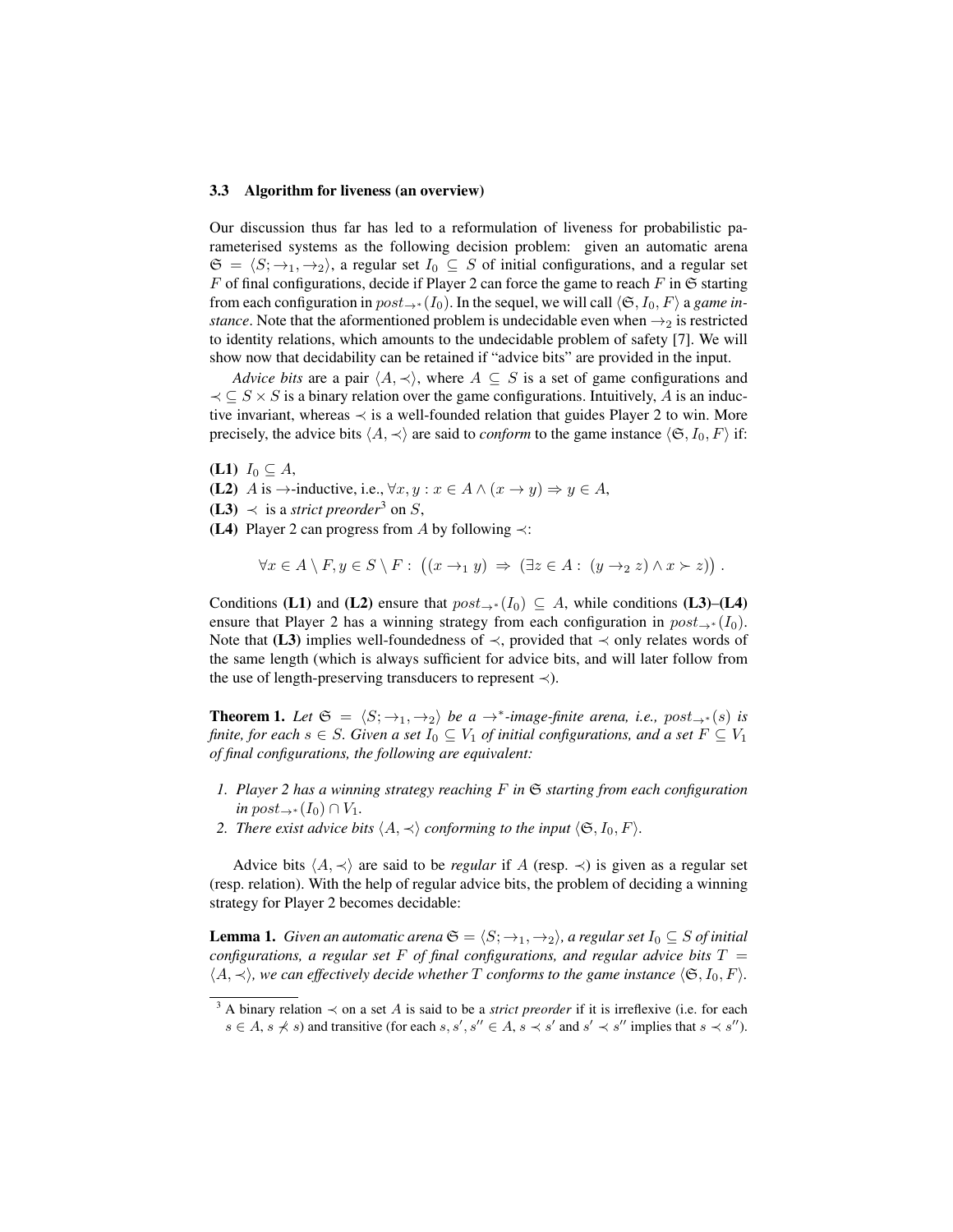Lemma 1 follows from the fact that each of the conditions  $(L1)$ – $(L4)$  is expressible in first-order logic interpreted over the given game instance extended with the advice bits, i.e., the transition systems  $\langle S; {\{\rightarrow_1, \rightarrow_2, \prec\}} , {I_0, F, A} \rangle$ . Decidability then follows since model checking first-order logic formulas over automatic transition systems is decidable (e.g. see [18, 19] and see [71] for a detailed complexity analysis), the proof of which is done by standard automata methods.

To decide whether Player 2 has a winning strategy for the reachability game, Lemma 1 tells us that one can systematically enumerate all possible regular advice bits and check whether they conform to the input game instance  $\langle \mathfrak{S}, I_0, F \rangle$ . A naive enumeration would simply go through each  $k = 1, 2, \dots$  and all advice bits  $\langle A, \prec \rangle$ where each of the two automata have at most  $k$  states. This would be extremely slow.

## 4 Automatic liveness proofs

We now describe how regular advice bits  $\langle A, \prec \rangle$  for (regular) game instances  $\langle \mathfrak{S}, I_0, F \rangle$ can be computed automatically, thus proving that Player 2 can win from every reachable configuration, which (as we saw in the previous section) establishes liveness for randomised parameterised systems. We define a constraint-based method that derives  $\langle A, \prec \rangle$  as the solution of a set of Boolean formulas representing the conditions (L1)– (L4) from Section 3.3. Since a full Boolean encoding of  $(L1)$ – $(L4)$  would be exponential in the size of the automata representing the advice bits, our algorithm starts with a relaxed version of  $(L1)$ – $(L4)$  and gradually refines the encoding with the help of counterexamples; in this sense, our approach is an instance of CEGAR [28], and has similarities with recent learning-based methods for computing inductive invariants [63].

Throughout the section we assume that an alphabet  $\Sigma$  and game instance  $\langle \mathfrak{S}, I_0, F \rangle$ has been fixed. We will represent the well-founded relation  $\prec$  using a transducer  $\mathcal{T}_{\prec}$  =  $(\Sigma \times \Sigma, Q_{\prec}, \delta_{\prec}, q_{\prec}^0, F_{\prec})$ , and the set A as automaton  $A_A = (\Sigma, Q_A, \delta_A, q_A^0, F_A)$ . Our overall approach for computing the automata makes use of two main components, which are invoked iteratively within a refinement loop:

- **SYNTHESISE** Candidate automata  $(A_A, \mathcal{T}_{\prec})$  with  $n_A$  and  $n_{\prec}$  states, respectively, are computed simultaneously with the help of a SAT-solver, enforcing a relaxed set of conditions encoded as a Boolean constraint  $\psi$ . The transducer  $\mathcal{T}_{\prec}$  is lengthpreserving and irreflexive by construction; this implies that the relation  $\prec$  is a wellfounded preorder iff it is transitive.
- **VERIFY** It is checked whether the automata  $(A_A, \mathcal{T}_{\prec})$  satisfy conditions (L1)–(L4) from Section 3.3. If this is not the case,  $\psi$  is strengthened to eliminate counterexamples, and SYNTHESISE is again invoked; otherwise,  $(A_A, \mathcal{T}_{\prec})$  represent a winning strategy for Player 2 by Theorem 1.

This refinement loop is enclosed by an outer loop that increments the parameters  $n_A$ , and  $n_{\prec}$  (initially set to some small number) when SYNTHESISE determines that no automata satisfying  $\psi$  exist anymore. Initially, the formula  $\psi$  approximates (L1)–(L4), by capturing aspects that can be enforced by a Boolean formula of polynomial size. The next sections described SYNTHESISE and VERIFY in detail.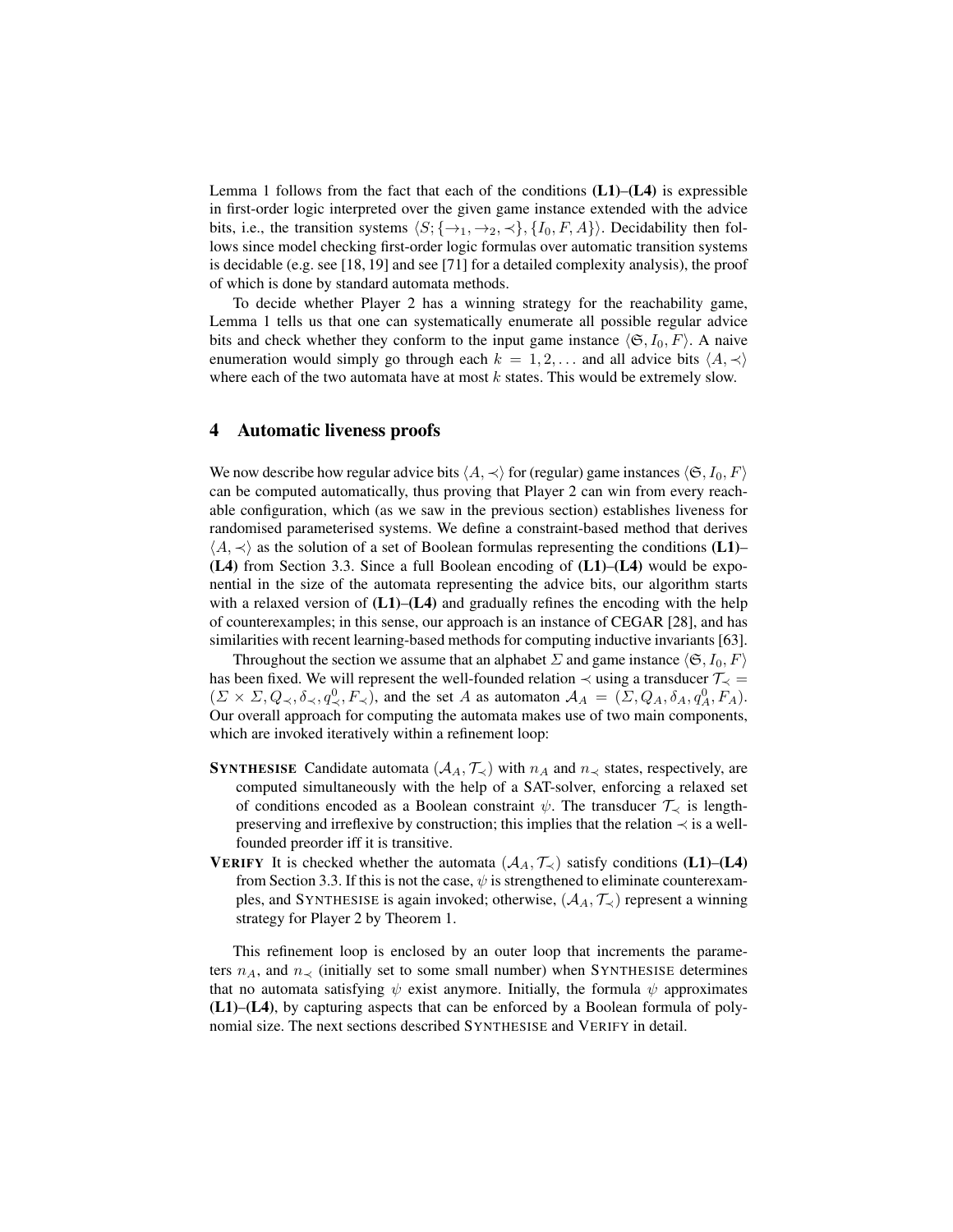## 4.1 VERIFY: checking (L1)–(L4) precisely

Suppose that automata  $(A_A, \mathcal{T}_{\prec})$  have been computed. In the VERIFY stage, it is determined whether the automata indeed satisfy the conditions  $(L1)$ – $(L4)$ , which can effectively be done due to Lemma 1. The check will have one of the following outcomes:

- 1.  $(A_A, \mathcal{T}_{\prec})$  represent correct advice bits.
- 2. (L1) is violated: some word  $x \in I_0$  is not accepted by  $A_A$ .
- 3. (L2) is violated: there are words  $x \in A$  and y with  $x \to y$ , but  $y \notin A$ .
- 4. (L3) is violated:  $\mathcal{T}_{\leq}$  does not represent a transitive relation (recall that  $\mathcal{T}_{\leq}$  is lengthpreserving and irreflexive by construction).
- 5. (L4) is violated: there are words  $x \in A \setminus F$  and  $y \in S \setminus F$  such that  $x \to_1 y$ , but no word  $z \in A$  exists with  $y \rightarrow_2 z$  and  $x \succ z$ .

In cases 2–5, the computed words are counterexamples that are fed back to the SYN-THESISE stage; details for this are given in Sect. 4.3.

The required checks on  $(A_A, \mathcal{T}_{\prec})$  can be encoded as validity of first-order formulas, and finally carried out using automata methods (e.g. see [71]). In  $(L3)$  and  $(L4)$ , it is in addition necessary to eliminate the quantifier ∃z by means of projection. Note that all free variables in the formulas are implicitly universally quantified.

\n- **(L1)** 
$$
I_0(x) \Rightarrow A(x)
$$
\n- **(L2)**  $A(x) \land (x \rightarrow_1 y \lor x \rightarrow_2 y) \Rightarrow A(y)$
\n- **(L3)**  $x \prec y \land y \prec z \Rightarrow x \prec z$
\n- **(L4)**  $A(x) \land \neg F(x) \land \neg F(y) \land (x \rightarrow_1 y) \Rightarrow \exists z. \ (A(z) \land (y \rightarrow_2 z) \land x \succ z)$
\n

## 4.2 SYNTHESISE: computation of candidate automata

We now present the Boolean encoding used to search for (deterministic) automata  $(A_A, \mathcal{T}_{\prec})$ , and to this end make the simplifying assumption that the states of the transducer  $\mathcal{T}_{\prec}$  are  $Q_{\prec} = \{1, \ldots, n_{\prec}\}\$ , states of the automaton  $\mathcal{A}_A$  are  $Q_A =$  $\{1, \ldots, n_A\}$ , and that  $q^0_{\prec} = q^0_A = 1$  are the initial states. The following Boolean variables are used to represent automata: a variable  $x_t^{\prec}$  for each tuple  $t = (q, a, b, q') \in$  $Q_\prec \times \Sigma \times \Sigma \times Q_\prec$ ; a variable  $x_t^A$  for each tuple  $t = (q, a, q') \in Q_A \times \Sigma \times Q_A$ ; and a variable  $z_q^M$  for each  $q \in Q_M$  and  $M \in \{\prec, A\}$ . The assignment  $x_t^M = 1$  is interpreted as the existence of the transition t in the automaton for M; likewise, we use  $z_q^M = 1$  to represent that  $q$  is an accepting state (in DFAs it is in general necessary to have more than one accepting state).

The set of considered automata in step SYNTHESISE is restricted by imposing a number of conditions. Most importantly, only deterministic automata are considered, which is important for refinement: to eliminate counterexamples, it will be necessary to construct Boolean formulas that state *non-acceptance* of certain words, which can only be done succinctly in the case of languages represented by DFAs:

(C1) The automata  $A_A$  and  $T_\prec$  are deterministic.

The second condition encodes irreflexivity of the relation ≺: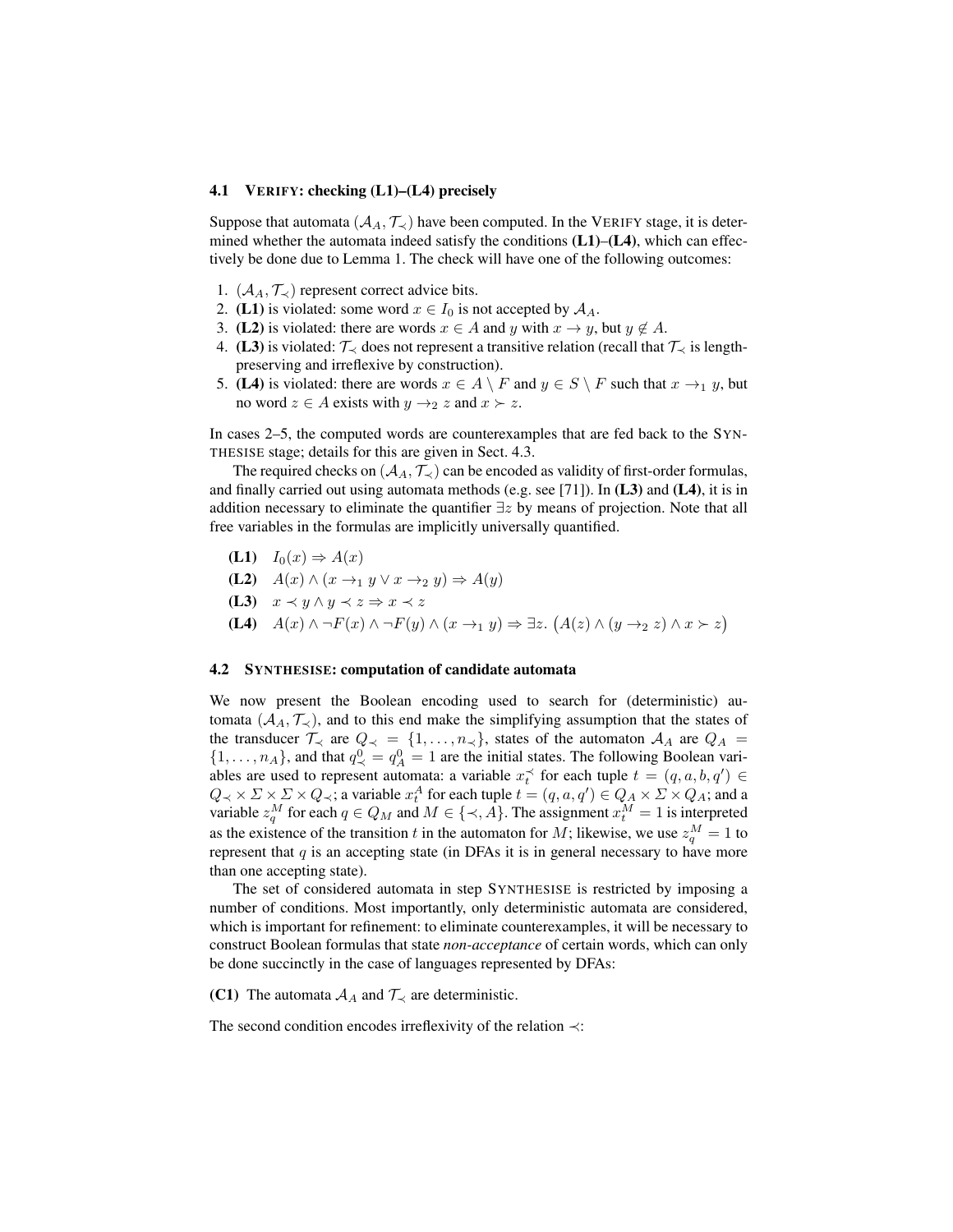(C2) Every accepting path in  $\mathcal{T}_{\prec}$  contains a label  $(a, b)$  with  $a \neq b$ .

The third group of conditions captures minimality properties: automata that can (obviously) be represented with a smaller number of states are excluded:

(C3) Every state of the automata  $A_A$  and  $T_{\prec}$  is reachable from the initial state.

(C4) From every state in the automata  $A_A$  and  $T_{\prec}$  an accepting state can be reached.

Finally, we can observe that the states of the constructed automata can be reordered almost arbitrarily, which increases the search space that a SAT solver has to cover. The performance of SYNTHESISE can be improved by adding *symmetry breaking* constraints. Symmetries can be removed by asserting that automata states are sorted according to some structural properties extracted from the automaton; suitable properties include whether a state is accepting, or which self-transitions a state has:

(C5) The states  $\{2, \ldots, n_M\}$  (for  $M \in \{\prec, A\}$ ) are sorted according to the integer value of the bit-vector  $\langle z_q^M, x_{(q,l_1,q)}^M, \ldots, x_{(q,l_k,q)}^M \rangle$  where  $q \in \{2, \ldots, n_M\}$  and  $l_1, \ldots, l_k$  is some fixed order of the transition labels in M.

*Encoding as formulas* The encoding of (C1) and (C5) as a Boolean constraint is straightforward. For (C2), we assume additional Boolean variables  $r<sub>a</sub>$  (for each  $q \in Q_{\prec}$ ) to identify states that can be reached via paths with only  $(a, a)$  labels. (C2) is ensured by the following constraints, which are instantiated for each  $q \in Q_{\prec}$ :

$$
(q \neq q_0^{\prec}) \vee r_q, \qquad \neg z_q^{\prec} \vee \neg r_q, \qquad \neg r_q \vee \bigwedge_{a \in \Sigma, q' \in Q_{\prec}} (\neg x_{(q,a,a,q')}^{\prec} \vee r_{q'}).
$$

The first constraint ensures that  $r_q$  holds for the initial state, the second constraint excludes  $r_q$  for all final states. The third constraint expresses preservation of the  $r_q$  flags under  $(a, a)$  transitions.

We outline further how (C3) can be encoded for  $A<sub>A</sub>$  (the other parts of (C3) and (C4) are similar). We assume additional variables  $y_q$  (for each  $q \in Q_A$ ) ranging over the interval  $[0, n_A - 1]$ , to encode the distance of a state from the initial state; these integer variables can further be encoded in binary as a vector of Boolean variables. The following formulas, instantiated for each  $q \in Q_A$ , define the value of the variables, and imply that every state is only finitely many transitions away from the initial state:

$$
y_1 = 0,
$$
  $(q = 1) \vee \bigvee_{a \in \Sigma, q' \in Q_A} (x_{(q',a,q)}^A \wedge y_q = y_{q'} + 1).$ 

#### 4.3 Counterexample elimination

If the VERIFY step discovers that  $(A_A, \mathcal{T}_{\prec})$  violate some of the required conditions (L1)–(L4), one of four possible kinds of counterexample will be derived, corresponding to outcomes #2–#5 described in Sect. 4.1. The counterexamples are mapped to constraints  $CE_i$  (for  $i = 1, ..., 4$ ) to be added to  $\psi$  in SYNTHESISE as a conjunct:

<sup>-</sup> A configuration x from  $I_0$  has to be included in A:  $CE_1 = A(x)$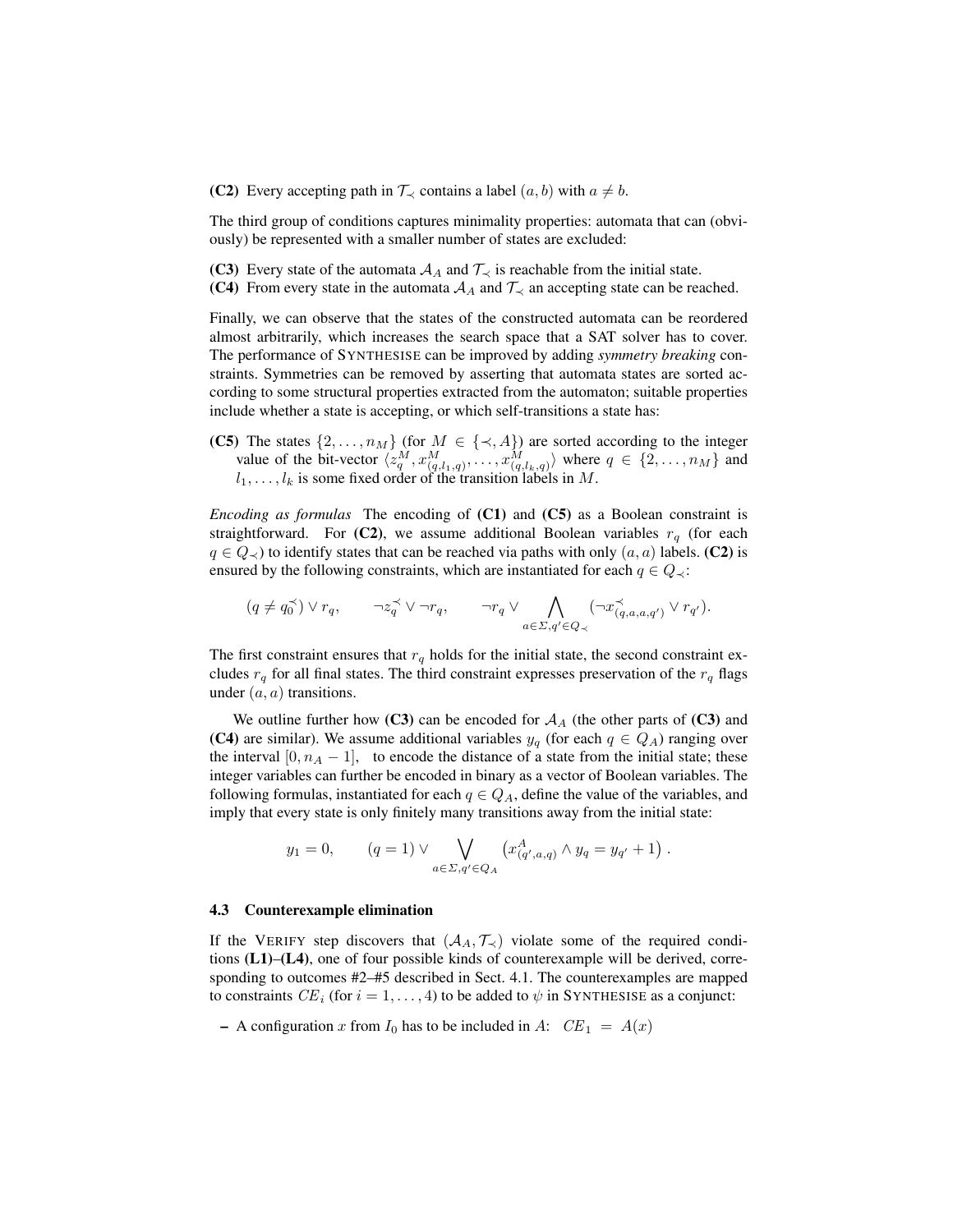- A configuration y has to be included in A, under the assumption that x is included:  $CE_2 = \neg A(x) \vee A(y)$
- Configurations x, z have to be related by  $\prec$ , under the assumption that x, y and y, z are related:  $CE_3 = x \nless y \vee y \nless z \vee x \nless z$
- Player 2 has to be able to make a  $\prec$ -decreasing step from y, assuming  $x \to_1 y$  and x is included in A:  $CE_4 = \neg A(x) \lor \exists z \cdot (A(z) \land (y \rightarrow_2 z) \land x \succ z)$

Each of the formulas can be directly translated to a Boolean constraint over the vocabulary introduced in Sect. 4.2, augmented with additional auxiliary variables; the most intricate case is  $CE_4$ , due to the quantifier  $\exists z$ . More details are given in the full version.

# 5 Optimisations and incremental liveness proofs

The monolithic approach introduced so far is quite fast when compact advice bits exist (as shown in Sect. 6), but tends to be limited in scalability for more complex systems, because the search space grows rapidly when increasing the size of the considered automata. To address this issue, we introduce a range of optimisations of the basic method, in particular an *incremental* algorithm for synthesising advice bits, computing the set A and the relation  $\prec$  by repeatedly constructing small automata.

## 5.1 Incremental liveness proofs

We first introduce a disjunctive version of the advice bits used to witness liveness:

**Definition 2.** Let  $(J, \leq)$  be a non-empty well-ordered index set.<sup>4</sup> A disjunctive advice bit *is a tuple*  $\langle A, (B_j, \prec_j)_{j \in J} \rangle$ , where  $A, B_j \subseteq S$  *are sets of game configurations, and each*  $\prec_j$   $\subseteq$   $S \times S$  *is a binary relation over the game configurations, such that:* 

(D1)  $I_0 \subseteq A$ ; (D2) A is  $\rightarrow$ *-inductive, i.e.,*  $\forall x, y : x \in A \setminus F \land (x \rightarrow y) \Rightarrow y \in A$ ; (D3) A is covered by the  $B_j$  sets and F, i.e.,  $A \subseteq F \cup \bigcup_{j \in J} B_j$ ; **(D4)** *for each*  $j \in J$ *, the relation*  $\prec_j$  *is a strict preorder on S;* **(D5)** *for each*  $j \in J$ *, player* 2 *can progress from*  $B_j$  *by following*  $\prec_i$ *:* 

$$
\forall x \in A \cap B_j \setminus (F \cup \bigcup_{i < j} B_i), y \in S \setminus F : \begin{pmatrix} (x \to_1 y) & \Rightarrow \\ \exists z \in B_j : (y \to_2 z) \land z \prec_j x \end{pmatrix} .
$$

The difference to monolithic advice bits (as defined in Sect. 3.3) is that the global preorder  $\prec$  is replaced by a set of preorders  $\prec_j$ . Player 2 progresses to sets  $B_i$  with smaller index  $i < j$  by following  $\prec_j$ , and this way eventually reaches F. A monolithic order  $\prec$  can be reconstructed by defining

$$
x \prec y \Leftrightarrow \begin{cases} idx(x) < idx(y) \\ x \prec_j y \end{cases} \quad \text{if } idx(x) \neq idx(y) \\ \text{if } idx(x) = idx(y) = j
$$

 $4$  This means,  $\lt$  is a strict total well-founded order on J.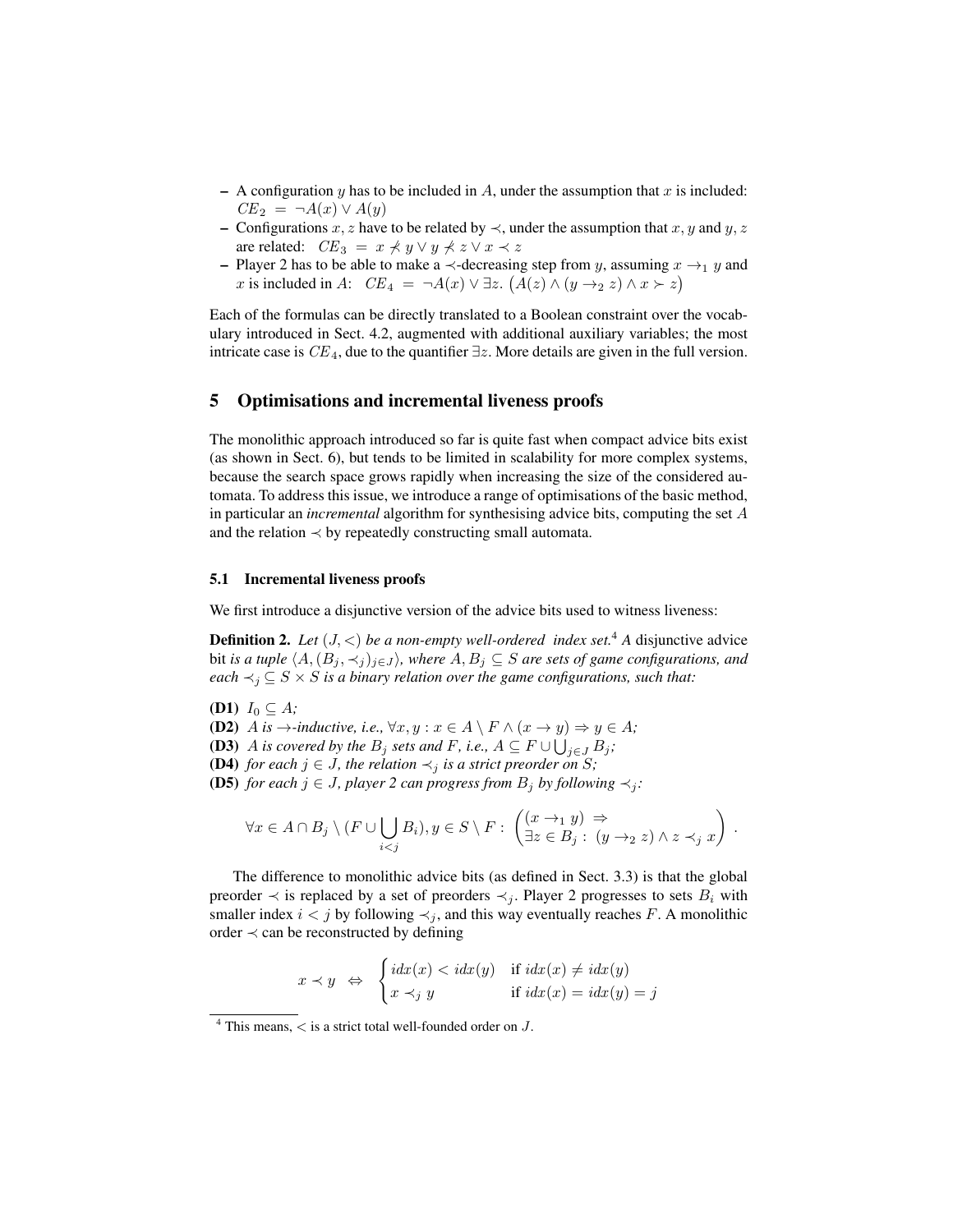Algorithm 1: Incremental liveness checker

 A ← S ; *// Over-approximation of reachable configurations* W ← F ; *//Under-approximation of winning configurations* 3 while  $A \not\subseteq W$  do 4 choose a word  $u \in A \setminus W$ ; if u *is reachable* then  $\mid W \leftarrow W \cup win(u, A, W);$  *// Widen set of winning configurations* <sup>7</sup> else  $\mid$   $A \leftarrow A \cap invariant(u, A);$  *// Tighten set of reachable configurations* return *"Player 2 can win from every reachable configuration!"*

where  $idx(x) = min\{j \in J \mid x \in B_j\}$ , and  $idx(x) = min J$  in case these is no  $j \in J$ with  $x \in B_i$ . From this, it immediately follows that Theorem 1 also holds for disjunctive advice bits. We can further note that if J is finite and all sets in  $(A, (B_i, <_i)_{i\in J})$ are regular, then the disjunctive advice bits correspond to regular monolithic advice bits; in general this is not the case for infinite J.

Alg. 1 outlines the incremental liveness checker, defined with the help of disjunctive advice bits. The algorithm repeatedly refines a set  $A$  over-approximating the reachable configurations, and a set F under-approximating the configurations from which player  $2$ can win, and terminates as soon as all reachable configurations are known to be winning. The algorithm makes use of two sub-routines: in line 8, *invariant*( $u$ ,  $A$ ) denotes a *relatively inductive* invariant I [26] excluding u, i.e., a set  $I \subseteq S$  such that

(RI1)  $u \notin I$ ; (RI2)  $I_0 \subseteq I$ ; (RI3) A is  $\rightarrow$ -inductive relative to A, i.e.,  $\forall x, y : x \in (I \cap A \setminus F) \land (x \rightarrow y) \Rightarrow y \in I$ .

If A satisfies conditions (D1) and (D2), and I is inductive relative to A, then also  $A \cap I$ is an inductive set in the sense of  $(D1)$  and  $(D2)$ . We can practically compute automata representing sets I using a SAT-based refinement loop similar to the one in Sect. 4.

The second function  $win(u, A, W)$  (line 6) computes a further progress pair  $(B, \prec)$ witnessing the ability of Player 2 to win from  $u$ , and returns the set  $B$ , subject to:

(PP1)  $u \in B$ ; (PP2) the relation  $\prec$  is a strict preorder on S;

(PP3) Player 2 can progress from B by following  $\prec$ :

$$
\forall x \in A \cap B \setminus W, y \in S \setminus F : ((x \to_1 y) \Rightarrow \exists z \in B : (y \to_2 z) \land z \prec x).
$$

Again, a SAT-based refinement loop similar to the one in Sect. 4 can be used to find regular progress pairs  $(B, \prec)$  satisfying the conditions. Comparing (RI1)–(RI3) and (PP1)–(PP3) with (D1)–(D5), it is also clear that disjunctive advice bits can be extracted from every successful run of Alg. 1, which implies soundness. Alg. 1 is in addition complete in the following sense: if there exist (monolithic) regular advice bits conforming to a game  $\langle \mathfrak{S}, I_0, F \rangle$ , if the words u chosen in line 4 are always of minimum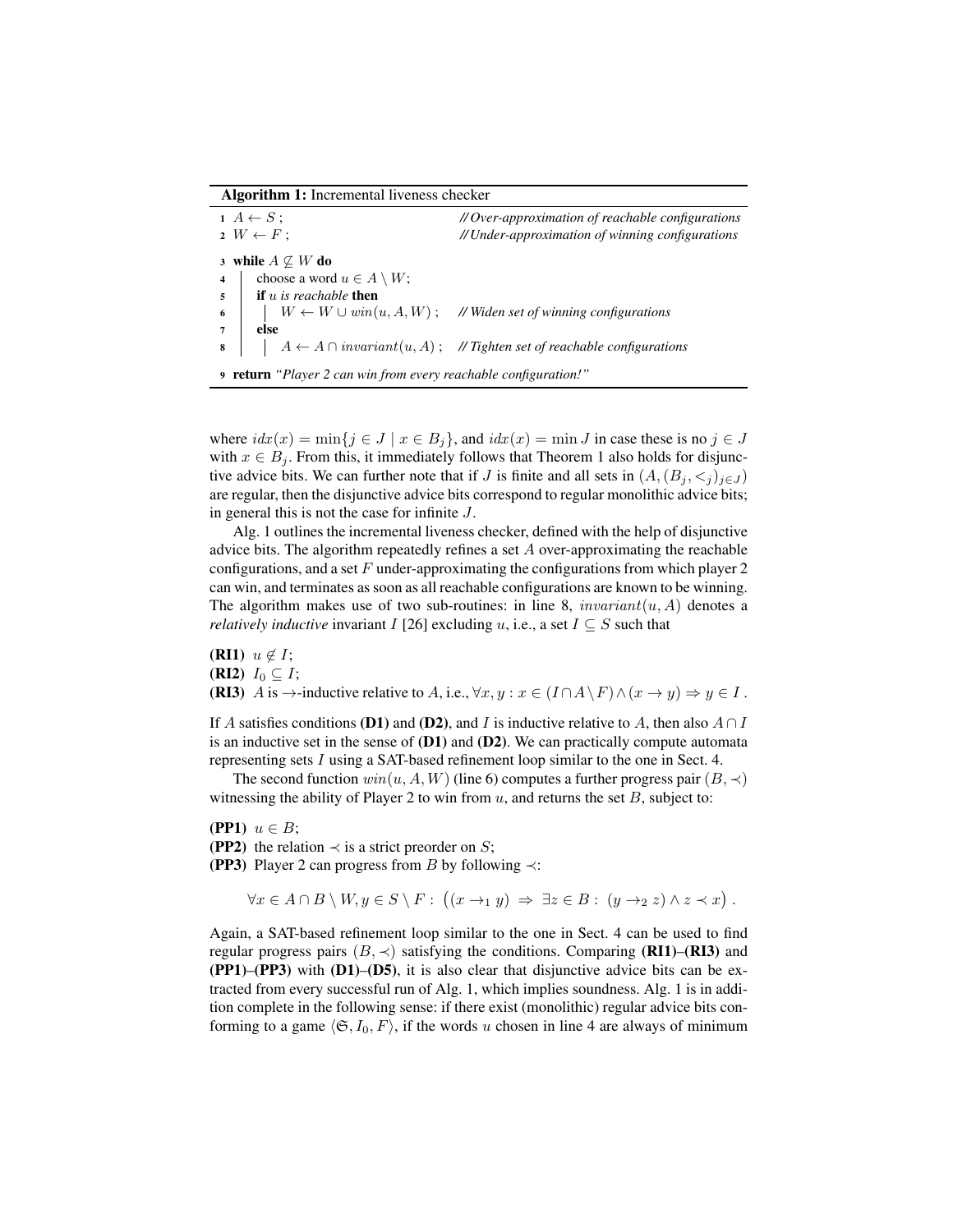length, and if the functions invariant and win always compute minimum-size automata (representing sets I and  $(B, \prec)$ ) solving the conditions (RI1)–(RI3) and (PP1)–(PP3), then Alg. 1 terminates. This minimality condition is satisfied for the learning-based algorithms derived in Sect. 4.

## 5.2 Pre-Computation of inductive invariants

Alg. 1 can be optimised in different regards. First of all, the assignment  $A \leftarrow S$  (line 1) initialising the approximation  $A$  of reachable states can be replaced with more precise pre-computation of the reachable states, for instance with the help of abstract regular model checking [22]. In fact, any set A satisfying  $(D1)$  and  $(D2)$  can be chosen.

We propose an efficient method for initialising A by utilising Angluin's L∗-learning algorithm [9], which is applicable due to the property of length-preserving arenas that reachability of a given configuration  $w$  (a word) from the initial configurations  $I_0$  is *decidable.* Decidability follows from the fact that there are only finitely many configurations up to a certain length, and the words occurring on a derivation  $w_0 \rightarrow w_1 \rightarrow$  $\cdots \rightarrow w_n$  all have the same length, so that known (explicit-state or symbolic) model checking methods can be used to decide reachability.

Reachability of configurations enables us to construct an L∗ teacher (a.k.a. oracle). Membership queries for individual words  $w$  are answered by checking reachability of  $w$ in the game. Once the learner produces an hypothesis automaton  $H$ , the teacher verifies that:

- 1. H includes the language  $I_0$ , i.e., (D1) is satisfied. If this is not the case, the teacher informs the learner about some further word in  $I_0$  that has to be accepted by  $H$ .
- 2.  $H$  is inductive, i.e., satisfies condition (D2), which can be checked by means of automata methods (as in Sect. 4). If (D2) is violated, the counterexample pair  $(x, y)$ is examined, and it is checked whether the configuration  $x$  is reachable. If  $x$  is not reachable, the teacher gives a negative answer and demands that  $x$  be removed from the language; otherwise, the teacher demands that  $y$  is added to the language.
- 3. H describes the precise set of reachable configurations, for configuration length up to some fixed n. In other words, whenever H accepts some word w with  $|w| \leq n$ , the configuration w has to be reachable; otherwise, the teacher demands that  $w$  is eliminated from the language.

If all three tests succeed, the teacher accepts the produced automaton  $H$ , which indeed represents a set A satisfying (D1) and (D2). Tests 1 and 2 ensure that  $H$  is an inductive invariant, while test 3 is necessary to prevent trivial solutions: without the test, the algorithm could always return an automaton H recognising the universal language  $\Sigma^*$ . The parameter  $n$  determines the precision of synthesised invariants: larger  $n$  lead to automata  $H$  that are tighter over-approximations of the precise language of reachable configurations.<sup>5</sup>

This algorithm is guaranteed to terminate if the set of reachable configurations in an arena is regular; but it might only produce some inductive over-approximation of the reachable configurations. In our experiments, the computed languages usually capture reachable configurations very precisely, and the learning process converges quickly.

 $<sup>5</sup>$  In our implementation we currently hard-code *n* to be 5.</sup>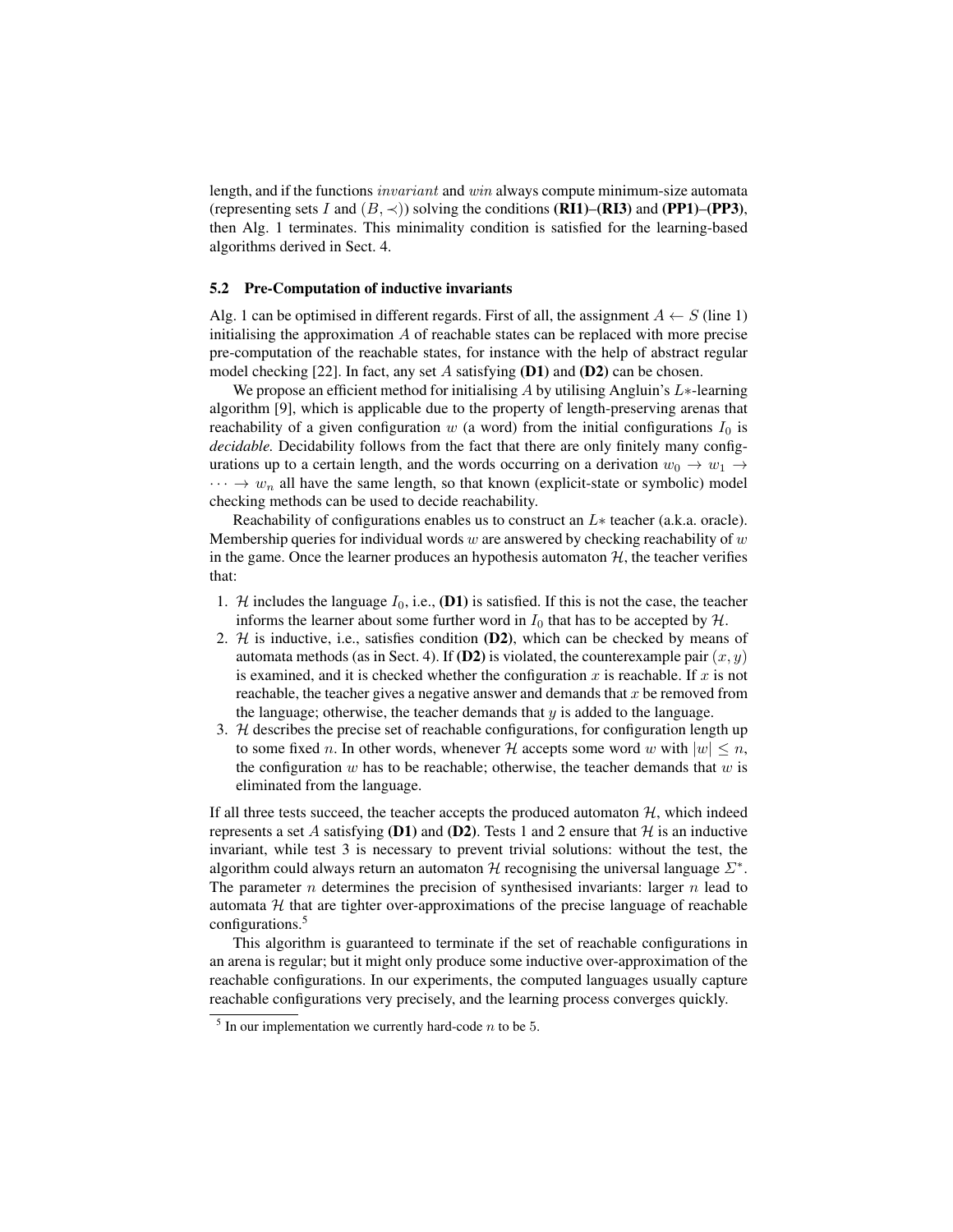#### 5.3 Exploitation of game symmetries

As a second optimisation, the incremental procedure can be improved to take symmetries of game instances into account, thus reducing the number of iterations needed in the incremental procedure; algorithms to automatically find symmetries in parameterised systems have recently proposed in [57]. This corresponds to replacing line 6 of Alg. 1 with the assignment  $W \leftarrow W \cup \sigma^*(win(u, A, W))$ ; where  $\sigma$  is an *automorphism* of the game instance  $\langle \mathfrak{S}, I_0, F \rangle$ , and  $\sigma^*(L) = L \cup \sigma(L) \cup \sigma^2(L) \cup \cdots$  represents unbounded application of  $\sigma$  to a language  $L \subseteq \Sigma^*$ . An automorphism (or *symmetry pattern* [57]) is a length-preserving bijection  $\sigma : \Sigma^* \to \Sigma^*$  such that 1. initial and winning configurations are  $\sigma$ -invariant, i.e.,  $\sigma(I_0) = I_0$  and  $\sigma(F) = F$ ; and 2.  $\sigma$  is a homomorphism of the moves, i.e.,  $u \rightarrow_i v$  if and only if  $\sigma(u) \rightarrow_i \sigma(v)$  for  $i \in \{1,2\}$ .

A symmetry commonly present in systems with ring topology is *rotation,* defined by  $\sigma_{\text{rot}}(u_1u_2...u_n) = u_2...u_nu_1$ ; the Israeli-Jalfon protocol (Example 1) exhibits this symmetry, as do many other examples. In addition, the fixed-point  $\sigma_{\text{rot}}^{*}(L)$  can effectively be constructed for any regular language  $L \subseteq \Sigma^*$  using simple automata methods, which is of course important for implementing the optimised incremental algorithm.

In terms of disjunctive advice bits  $\langle A, (B_j, \prec_j)_{j\in J} \rangle$ , application of a symmetry  $\sigma$ corresponds to including a sequence  $(B, \prec), (\sigma(B), \prec^{\sigma}), (\sigma^2(B), \prec^{\sigma^2}), \ldots$  of progress pairs, defining  $(u \prec^{\rho} v) \Leftrightarrow (\rho^{-1}(u) \prec \rho^{-1}(v))$  for any bijection  $\rho : \Sigma^* \to \Sigma^*$ . The resulting monolithic progress relation will in general not be regular; in terms of ordinals, this means that a well-order  $(J, <)$  greater than  $\omega$  is chosen.

## 6 Experiments and Conclusion

All techniques introduced in this paper have been implemented in the liveness checker SLRP [1] for parameterised systems, using the SAT4J [16] solver for Boolean constraints. For evaluation, we consider a range of (randomised and deterministic) parameterised systems, as well as Take-away and Nim games, shown in Table 1. Two of the randomised protocols, Lehmann-Rabin and Israeli-Jalfon are symmetric under rotation. Since Herman's original protocol in a ring [46] only satisfies liveness under "fair" schedulers, we used the version of the protocol in a line topology, which does satisfy liveness under all schedulers. Firewire is an example taken from [35, 60] representing a fragment of Firewire symmetry breaking protocol. For handling combinatorial games, the monolithic method in Sect. 4 was adapted by removing condition (L2); adaptation of the incremental algorithm from Sect. 5.1 to this setting has not been considered yet.

All models could be solved using at least one of the considered CEGAR modes. In most cases, the monolithic approach from Sect. 4 displays good performance, and in case of the deterministic systems is competitive with existing tools (e.g.  $[8, 65]$ ). Monolithic reasoning outperforms the incremental methods (Sect. 5) in particular for Szymanski, which is because Alg. 1 spends a lot of time computing a good approximation A of reachable states, although liveness can even be shown using  $A = \Sigma^*$ .

In contrast, the most complex model, the Lehmann-Rabin protocol for Dining Philosophers, can only be solved using the incremental algorithm, and only when accelerating the procedure by exploiting the rotation symmetry of the game (Sect. 5.3). In configuration Incr+Inv+Symm, Alg. 1 computes an initial set A represented by a DFA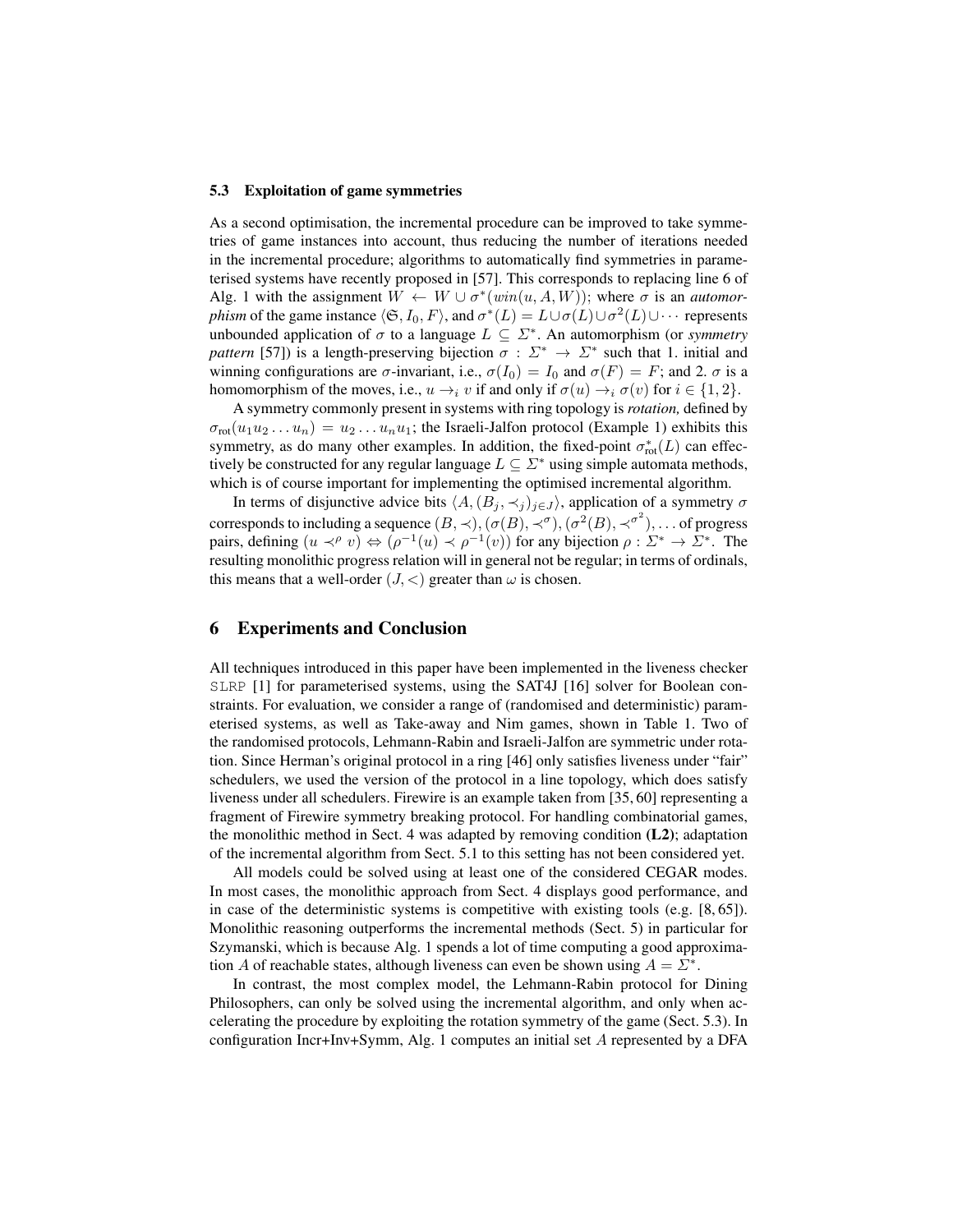Table 1. Verification results for parameterised systems and games. Mono is the monolithic method from Sect. 4, Incr the incremental algorithm from Sect. 5.1, and Inv and Symm the optimisations introduced in Sect. 5.2 and 5.3, respectively. A dash — indicates that a model is not symmetric under rotation, or that the incremental algorithm is not applicable (in case of Take-away and Nim). The numbers in the table give runtime (wall-clock time) for the individual benchmarks and configurations; all experiments were done on an AMD Opteron 6282 32-core machine, Java heap memory limited to 20GB, timeout 2 hours.

|                                     | Mono | <b>Incr</b> | Incr+Inv          | Incr+Symm | Incr+Inv+Symm     |  |  |
|-------------------------------------|------|-------------|-------------------|-----------|-------------------|--|--|
| Randomised parameterised systems    |      |             |                   |           |                   |  |  |
| Lehmann-Rabin (DP) [34]             | T/O  | T/O         | T/O               | 48min     | 10 <sub>min</sub> |  |  |
| Israeli-Jalfon [47]                 | 4.6s | 22.7s       | 21.4s             | 9.9s      | 9.7s              |  |  |
| Herman [46]                         | 1.5s | 1.6s        | 2.4s              |           |                   |  |  |
| Firewire [35, 60]                   | 1.3s | 1.3s        | 2.0s              |           |                   |  |  |
| Deterministic parameterised systems |      |             |                   |           |                   |  |  |
| Szymanski [4,65]                    | 5.7s | 27min       | 10 <sub>min</sub> |           |                   |  |  |
| DP, left-right strategy             | 1.9s | 6.4s        | 3.4s              |           |                   |  |  |
| Bakery [4, 65]                      | 1.6s | 2.7s        | 1.9s              |           |                   |  |  |
| Resource allocator [32]             | 2.2s | 2.2s        | 2.0s              |           |                   |  |  |
| Games on infinite graphs            |      |             |                   |           |                   |  |  |
| Take-away [38]                      | 2.8s |             |                   |           |                   |  |  |
| Nim [38]                            | 5.3s |             |                   |           |                   |  |  |

with 23 states (Sect. 5.2), calls the function *win* 25 times to obtain further progress relations (Sect. 5.1), and overall needs 4324 iterations of the refinement procedure of Sect. 4. To the best of our knowledge, this is the first time that liveness under arbitrary schedulers for randomised parameterised systems like Lehmann-Rabin could be shown fully automatically.

Future Work We conclude with two concrete research questions among many others. The most immediate question is how to embed fairness in our framework of randomised parameterised systems. Another research direction concerns how to extend transducers to deal with data so as to model protocols where tokens may store arbitrary process IDs (examples of which include Dijkstra's Self-Stabilizing Protocol [31]).

*Acknowledgment.* We thank anonymous referees, Parosh Abdulla, Bengt Jonsson, Ondrej Lengal, Rupak Majumdar, and Ahmed Rezine for their helpful feedback. We thank Truong Khanh Nguyen for contributing with the development of the tool parasymmetry [57], on top of which our current tool (SLRP) builds.

# **References**

- 1. SLRP website (referred in May 2016). https://github.com/uuverifiers/ autosat/tree/master/LivenessProver.
- 2. P. A. Abdulla. Regular model checking. *STTT*, 14(2):109–118, 2012.
- 3. P. A. Abdulla, M. F. Atig, and J. Cederberg. Analysis of message passing programs using SMT-solvers. In *ATVA*, pages 272–286, 2013.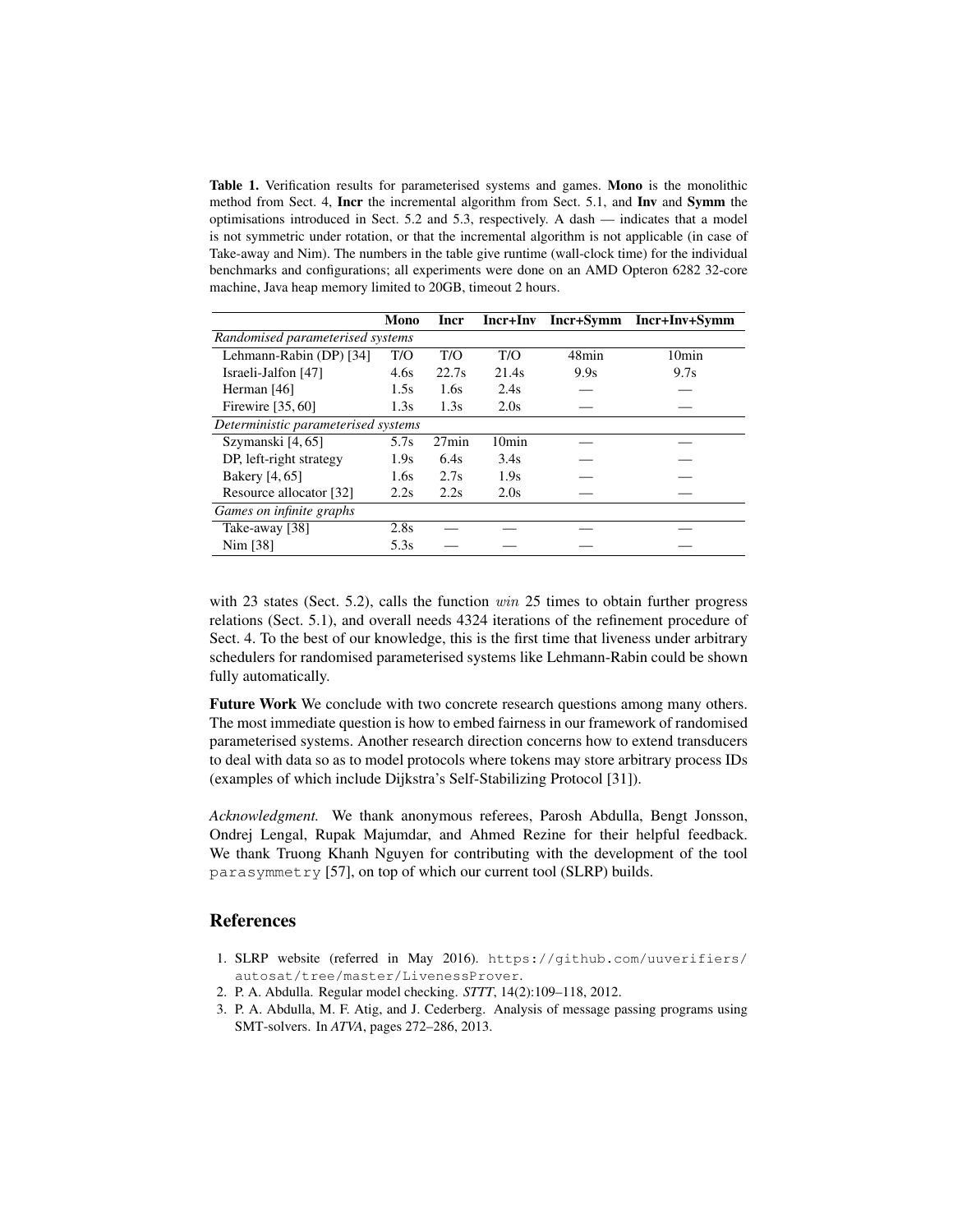- 4. P. A. Abdulla, G. Delzanno, N. B. Henda, and A. Rezine. Regular model checking without transducers (on efficient verification of parameterized systems). In *TACAS*, pages 721–736, 2007.
- 5. P. A. Abdulla, G. Delzanno, and A. Rezine. Parameterized verification of infinite-state processes with global conditions. In *CAV*, pages 145–157, 2007.
- 6. P. A. Abdulla, F. Haziza, and L. Holík. All for the price of few. In *Verification, Model Checking, and Abstract Interpretation, 14th International Conference, VMCAI 2013, Rome, Italy, January 20-22, 2013. Proceedings*, pages 476–495, 2013.
- 7. P. A. Abdulla, B. Jonsson, M. Nilsson, and M. Saksena. A survey of regular model checking. In *CONCUR*, pages 35–48, 2004.
- 8. P. A. Abdulla, B. Jonsson, A. Rezine, and M. Saksena. Proving liveness by backwards reachability. In *CONCUR*, pages 95–109, 2006.
- 9. D. Angluin. Learning regular sets from queries and counterexamples. *Inf. Comput.*, 75(2):87–106, Nov. 1987.
- 10. A. Annichini, A. Bouajjani, and M. Sighireanu. Trex: A tool for reachability analysis of complex systems. In *CAV*, pages 368–372, 2001.
- 11. K. R. Apt and D. Kozen. Limits for automatic verification of finite-state concurrent systems. *Inf. Process. Lett.*, 22(6):307–309, 1986.
- 12. T. Arons, A. Pnueli, and L. D. Zuck. Parameterized verification by probabilistic abstraction. In *FoSSaCS*, pages 87–102, 2003.
- 13. S. Bardin, A. Finkel, J. Leroux, and L. Petrucci. FAST: acceleration from theory to practice. *STTT*, 10(5):401–424, 2008.
- 14. J. Beauquier, M. Gradinariu, and C. Johnen. Randomized self-stabilizing and space optimal leader election under arbitrary scheduler on rings. *Distributed Computing*, 20(1):75–93, 2007.
- 15. M. Ben-Ari. *Principles of Concurrent and Distributed Programming*. Addison-Wesley, 2nd edition, 2006.
- 16. D. L. Berre and A. Parrain. The Sat4j library, release 2.2. *JSAT*, 7(2-3):59–6, 2010.
- 17. R. Bloem, S. Jacobs, A. Khalimov, I. Konnov, S. Rubin, H. Veith, and J. Widder. *Decidability of Parameterized Verification*. Synthesis Lectures on Distributed Computing Theory. Morgan & Claypool Publishers, 2015.
- 18. A. Blumensath. Automatic structures. Master's thesis, RWTH Aachen, 1999.
- 19. A. Blumensath and E. Grädel. Finite presentations of infinite structures: Automata and interpretations. *Theory Comput. Syst.*, 37(6):641–674, 2004.
- 20. B. Boigelot, A. Legay, and P. Wolper. Iterating transducers in the large (extended abstract). In *CAV*, pages 223–235, 2003.
- 21. A. Bouajjani, P. Habermehl, A. Rogalewicz, and T. Vojnar. Abstract regular (tree) model checking. *STTT*, 14(2):167–191, 2012.
- 22. A. Bouajjani, P. Habermehl, and T. Vojnar. Abstract regular model checking. In *CAV*, pages 372–386, 2004.
- 23. A. Bouajjani, B. Jonsson, M. Nilsson, and T. Touili. Regular model checking. In *CAV*, pages 403–418, 2000.
- 24. A. Bouajjani, A. Legay, and P. Wolper. Handling liveness properties in (*omega*-)regular model checking. *Electr. Notes Theor. Comput. Sci.*, 138(3):101–115, 2005.
- 25. G. Bracha and S. Toueg. Asynchronous consensus and broadcast protocols. *J. ACM*, 32(4):824–840, 1985.
- 26. A. R. Bradley and Z. Manna. Property-directed incremental invariant generation. *Formal Aspects of Computing*, 20(4):379–405, 2008.
- 27. A. Chakarov and S. Sankaranarayanan. Probabilistic program analysis with martingales. In *CAV*, pages 511–526, 2013.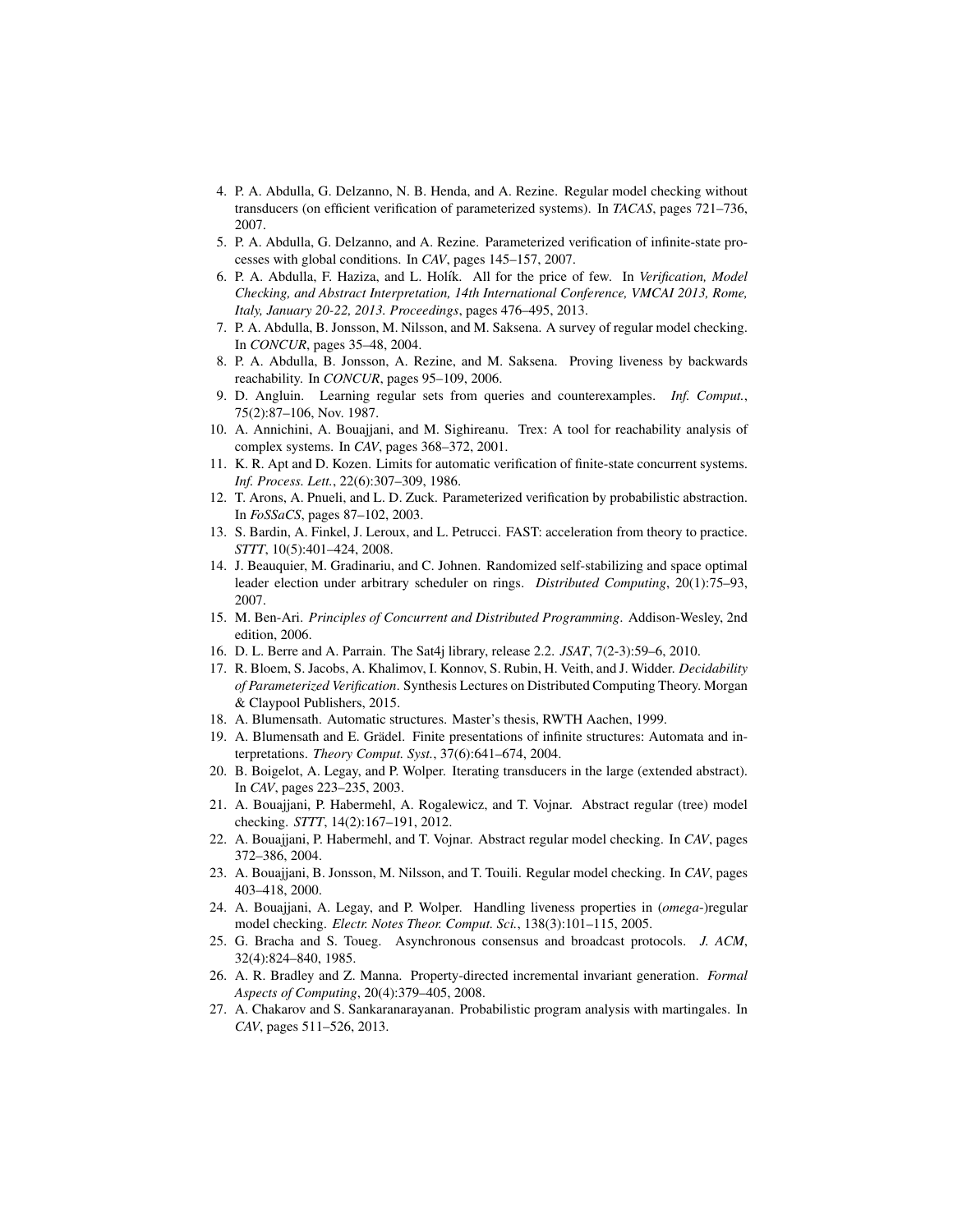- 28. E. M. Clarke, O. Grumberg, S. Jha, Y. Lu, and H. Veith. Counterexample-guided abstraction refinement. In *CAV*, pages 154–169, 2000.
- 29. C. Courcoubetis and M. Yannakakis. The complexity of probabilistic verification. *J. ACM*, 42(4):857–907, 1995.
- 30. L. de Alfaro. Computing minimum and maximum reachability times in probabilistic systems. In *CONCUR*, pages 66–81, 1999.
- 31. E. W. Dijkstra. Self-stabilizing systems in spite of distributed control. *Commun. ACM*, 17(11):643–644, 1974.
- 32. A. F. Donaldson. *Automatic Techniques for Detecting and Exploiting Symmetry in Model Checking*. PhD thesis, University of Glasgow, 2007.
- 33. S. Dubois and S. Tixeuil. A taxonomy of daemons in self-stabilization. *CoRR*, abs/1110.0334, 2011.
- 34. M. Duflot, L. Fribourg, and C. Picaronny. Randomized dining philosophers without fairness assumption. *Distributed Computing*, 17(1):65–76, 2004.
- 35. J. Esparza, A. Gaiser, and S. Kiefer. Proving termination of probabilistic programs using patterns. In *CAV*, pages 123–138, 2012.
- 36. J. Esparza, P. Ganty, and T. Poch. Pattern-based verification for multithreaded programs. *ACM Trans. Program. Lang. Syst.*, 36(3):9:1–9:29, 2014.
- 37. Y. Fang, N. Piterman, A. Pnueli, and L. D. Zuck. Liveness with invisible ranking. *STTT*, 8(3):261–279, 2006.
- 38. T. S. Ferguson. *Game Theory*. Online Book, second edition, 2014.
- 39. W. Fokkink. *Distributed Algorithms*. MIT Press, 2013.
- 40. P. Garg, C. Löding, P. Madhusudan, and D. Neider. Learning universally quantified invariants of linear data structures. In *CAV*, pages 813–829, 2013.
- 41. W. Goddard and P. K. Srimani. Daemon conversions in distributed self-stabilizing algorithms. In *WALCOM*, pages 146–157, 2013.
- 42. E. Grädel, W. Thomas, and T. Wilke, editors. Automata, Logics, and Infinite Games: A *Guide to Current Research [outcome of a Dagstuhl seminar, February 2001]*, volume 2500 of *Lecture Notes in Computer Science*. Springer, 2002.
- 43. P. Habermehl, L. Holík, A. Rogalewicz, J. Simácek, and T. Vojnar. Forest automata for verification of heap manipulation. *Formal Methods in System Design*, 41(1):83–106, 2012.
- 44. M. Hague and A. W. Lin. Synchronisation- and reversal-bounded analysis of multithreaded programs with counters. In *CAV*, pages 260–276, 2012.
- 45. S. Hart, M. Sharir, and A. Pnueli. Termination of probabilistic concurrent program. *ACM Trans. Program. Lang. Syst.*, 5(3):356–380, 1983.
- 46. T. Herman. Probabilistic self-stabilization. *Inf. Process. Lett.*, 35(2):63–67, 1990.
- 47. A. Israeli and M. Jalfon. Token management schemes and random walks yield selfstabilizing mutual exclusion. In *PODC*, pages 119–131, 1990.
- 48. B. Jonsson and M. Saksena. Systematic acceleration in regular model checking. In *CAV*, pages 131–144, 2007.
- 49. A. Kaiser, D. Kroening, and T. Wahl. Dynamic cutoff detection in parameterized concurrent programs. In *CAV*, pages 645–659, 2010.
- 50. H. Kakugawa and M. Yamashita. Uniform and self-stabilizing token rings allowing unfair daemon. *IEEE Trans. Parallel Distrib. Syst.*, 8(2):154–163, 1997.
- 51. M. Kwiatkowska, G. Norman, and D. Parker. PRISM 4.0: Verification of probabilistic realtime systems. In *CAV*, pages 585–591, 2011.
- 52. M. Z. Kwiatkowska. Model checking for probability and time: from theory to practice. In *LICS*, page 351, 2003.
- 53. F. Laroussinie and J. Sproston. State explosion in almost-sure probabilistic reachability. *Inf. Process. Lett.*, 102(6):236–241, 2007.